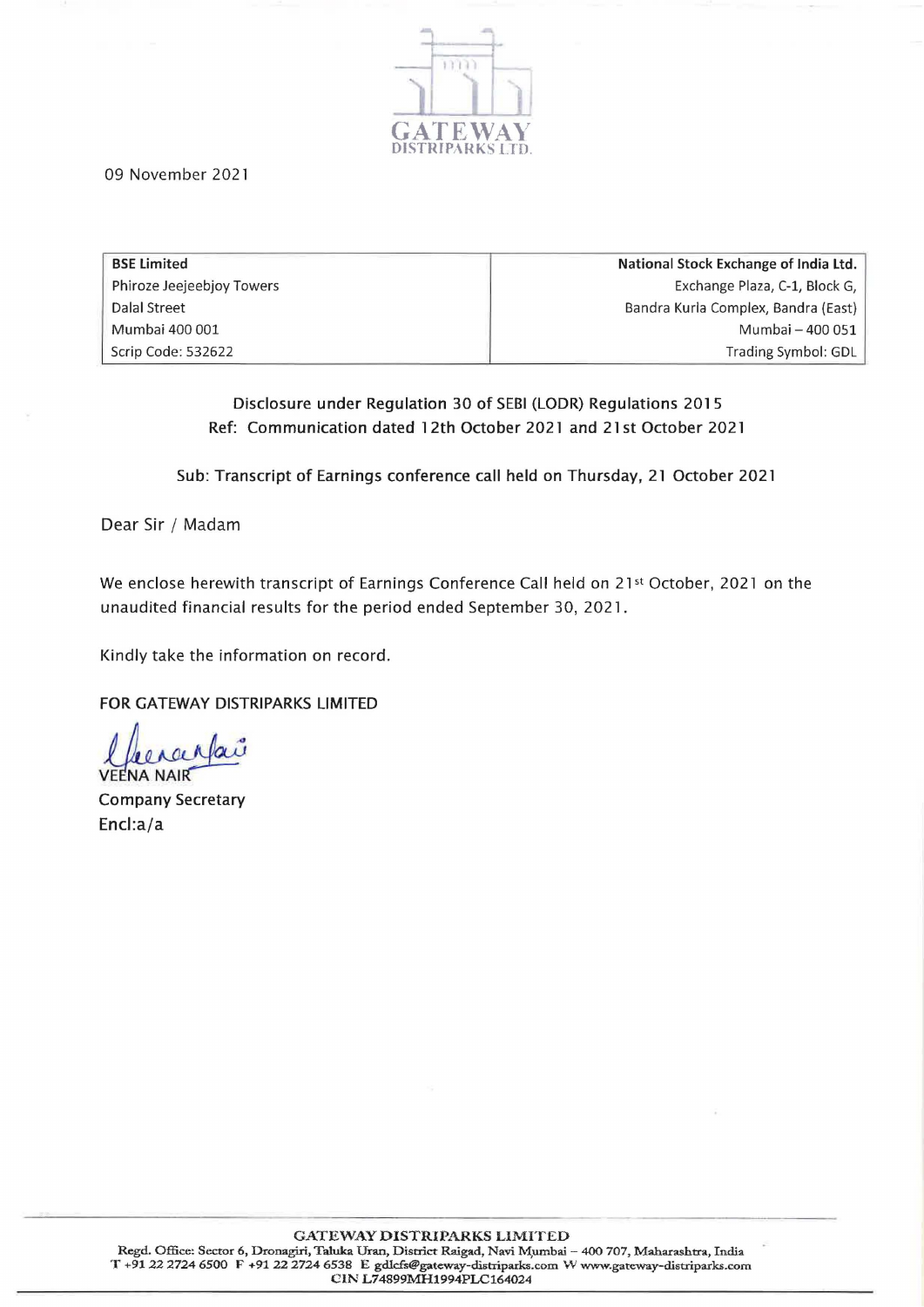

# "Gateway Distriparks Limited Q2 FY-22 Earnings Conference Call"

## **October 21, 2021**

#### **Disclaimer:**

This document is subject to errors and may or may not contain words which have been included / omitted due to human error while transcribing the conference call. Any and all information should be verified with the company by the reader.





**MANAGEMENT: MR. PREM KISHAN GUPTA – CHAIRMAN AND MANAGING DIRECTOR, GATEWAY DISTRIPARKS LIMITED MR. ISHAAN GUPTA – JOINT MANAGING DIRECTOR, GATEWAY DISTRIPARKS LIMITED MR. SAMVID GUPTA – JOINT MANAGING DIRECTOR, GATEWAY RAIL FREIGHT LIMITED MR. SACHIN BHANUSHALI – DIRECTOR AND CEO, GATEWAY RAIL FREIGHT LIMITED MR. SANDEEP SHAW – CHIEF FINANCIAL OFFICER, GATEWAY DISTRIPARKS LIMITED MR. SUNIL NAIR – DIRECTOR AND CHIEF EXECUTIVE OFFICER, SNOWMAN LOGISTICS LIMITED MR. A. M. SUNDAR – CHIEF FINANCIAL OFFICER, SNOWMAN LOGISTICS LIMITED**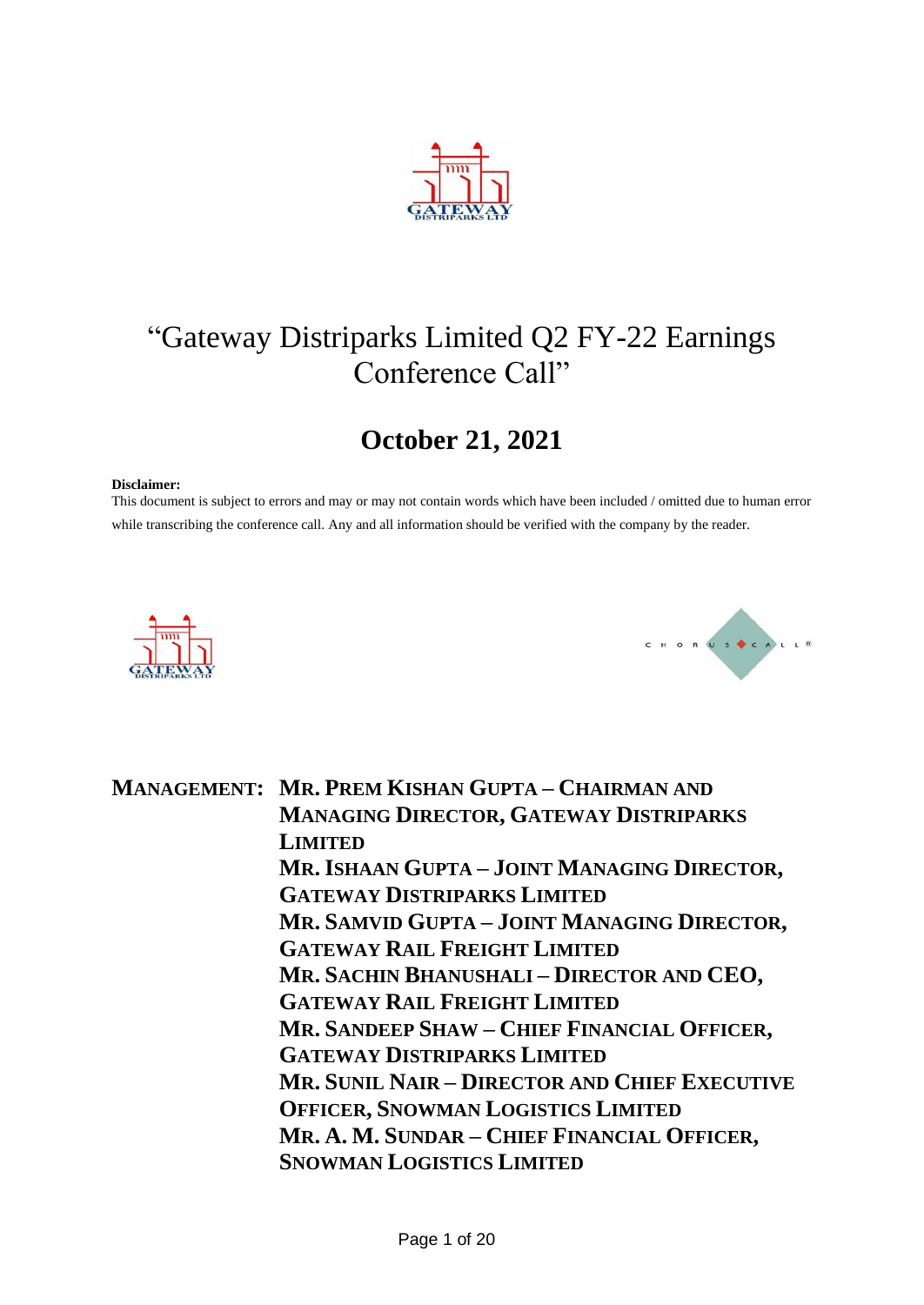

**Moderator:** Ladies and gentlemen, good day, and welcome to Gateway Distriparks Limited Q2 FY22 Earnings Conference Call. This conference call may contain forward looking statements about the company, which are based on the beliefs, opinions, and expectations of the company as on date of this call. These statements are not the guarantees of future performance and involve risks and uncertainties that are difficult to predict. As a reminder, all participant lines will be in the listen only mode, and there will be an opportunity for you to ask questions after the presentation concludes.

> Should you need assistance during the conference call, please signal an operator by pressing '\*' then '0' on your touchtone phone. Please note that this conference is being recorded. Today on the call we have Mr. Prem Kishan Gupta - Chairman and Managing Director, Gateway Distriparks Limited; Chairman and Managing Director, Gateway Rail Fright Limited; Chairman, Snowman Logistics Limited; Mr. Ishaan Gupta - Joint Managing Director, Gateway Distriparks Limited; Director, Gateway Rail Freight Limited; Director Snowman Logistics Limited.

> Mr. Samvid Gupta - Joint Managing Director, Gateway Rail Fright Limited; Director, Gateway Distriparks Limited; Director - Snowman Logistics Limited. Mr. Sachin Bhanushali - Director and CEO, Gateway Rail Freight Limited; Mr. Sandeep Shaw - CFO, Gateway Distriparks Limited; CFO, Gateway Rail Freight Limited, Mr. Sunil Nair - Director and CEO, Snowman Logistics Limited and Mr. A. M. Sundar – CFO, Snowman Logistics Limited.

I now hand the conference over to Mr. Prem Kishan Gupta. Thank you and over to you, sir.

**Prem Kishan Gupta:** Thank you. Good evening and a warm welcome to all the participants to the Post Results Earnings Call of Gateway Group. We have uploaded our results, press release and presentation on stock exchanges as well as company website. I hope you had an opportunity to go through the same. We have come out with a very strong numbers continuously in Q2 when compared to Q1 and even Q4 of last year. Our rail business is doing well and is outperforming and with the hub and spoke model at Garhi Harsaru and Viramgam, we are able to have some cost efficiencies.

> Currently, we are the best performing company in the industry. We had initiated corporate structure reorganization during the last fiscal year. It will help us bring further operating synergies and efficiencies for the group. The shareholders have voted in favor of the scheme of amalgamation and things are on track. We have filed the second motion petition with the NCLT for the purpose of seeking sanction of the scheme and realistically expect to get the final order by calendar year end. With restructuring there will be a lot of synergies on the operational side.

> In Q2 FY22 Snowman Logistics has continued to witness robust demand from two segments, pharmaceuticals and ecommerce. From the level of 106,000 pallets, we are now having over 1,13,000 pallets. And over the next three years we plan to expand our pallet size to about two lakhs.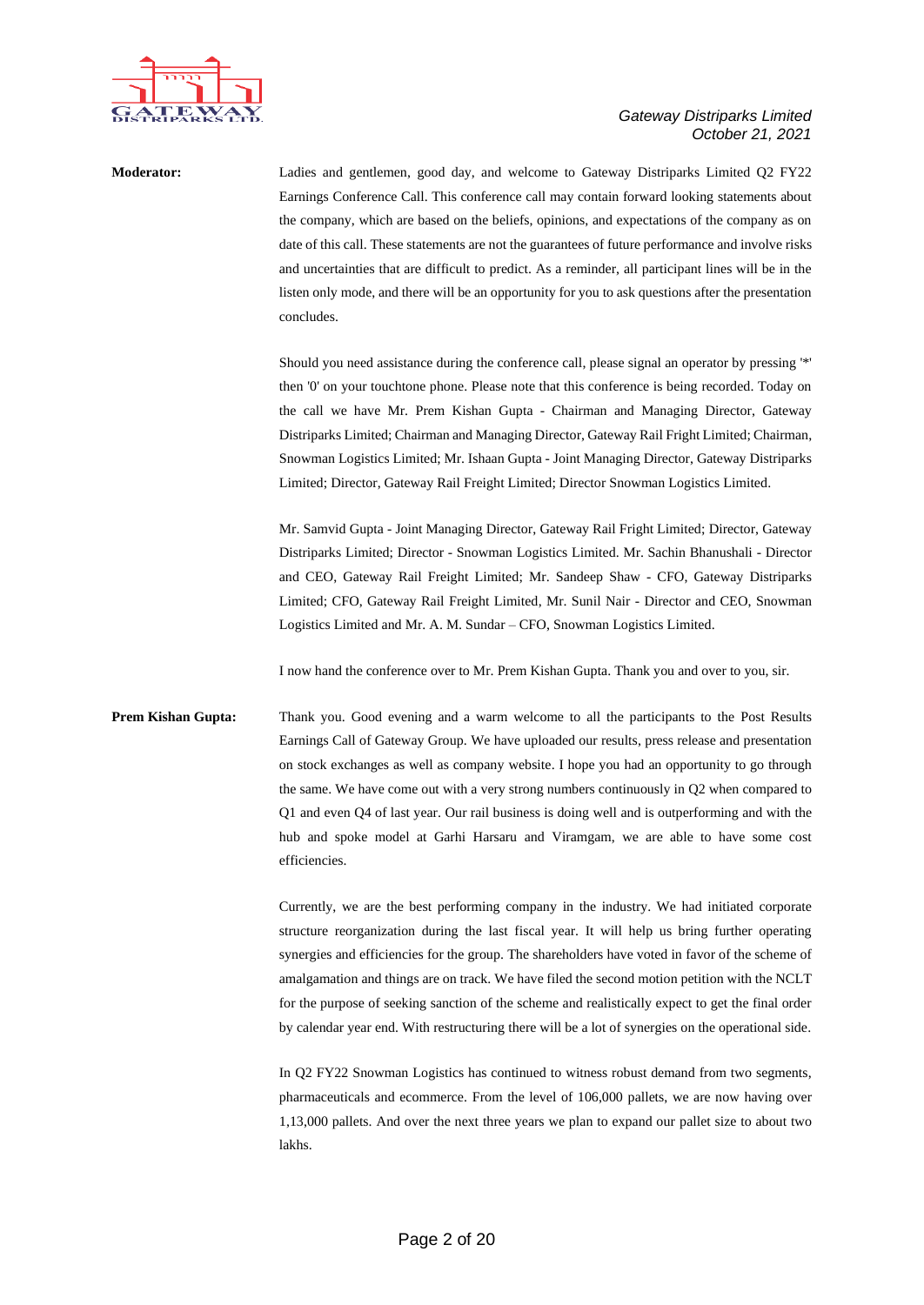

As for the e-commerce fulfillment centers are concerned, we have about 1,10,000 square feet of dedicated space for Amazon. We have three dedicated warehouses for Amazon, and we are in the process of making a larger warehouse for them in Mumbai and a second one in Pune.

We have plan to add around two to three new ecommerce facilities every year. A lot of pharma clients have also asked us for dedicated pharma facilities.

With this, I will now hand the floor for questions and answers session. Feel free to ask anything. And the entire management is there to answer your questions. Thank you.

**Moderator:** Thank you very much. We will now begin the question-and-answer session. The first question is from the line of Mukesh Saraf from Spark Capital. Please go ahead.

**Mukesh Saraf:** My first question is on the rail business to Sachin sir. So, on the volumes, we have crossed 80,000 TEUs kind of a mark. In the fourth quarter when we hit about say 76,000 to 77,000 TEUs, we got a sense that we are probably kind of at a very high level of fill factors and utilization. So just wanted to get a sense of what has driven this volume growth further, have we added any rakes and how do you see the outlook for this?

**Sachin Bhanushali:** Yes, Mukesh, thanks for that observation. You are right that we have been able to ramp up our volumetric performance quite a bit as compared to not only the comparable quarter last year, on a YoY basis, but also in sequential basis. Now, I will again bring back our discussion to what happened a couple of quarters ago, when we were discussing whether we need to add capacity to our train sets.

> So, the fleet continues to be of the same size – 21owned plus 10 - 31 train sets and the utilization has improved on account of most of the running being on dedicated freight corridor and because of that our ability to carry more containers per train in a month has helped us achieve higher volume. In spite of having reached this volume, we still have some spare capacity which is available because at present we are not doing full double stack in either direction.

So, the answer is that no we are not adding any additional capacity in terms of train sets, but utilization has improved and there is still a good amount of scope which is available for improving it further. We should be able to do roughly 15% more business as compared to the current levels to reach a saturation level and then we may have to think of adding capacity. We are mindful of that and keeping an eye on that.

**Mukesh Saraf:** And has this also resulted in some market share increase or is this a general industry growth? I mean you usually give us the basic market shares across these NCR and other regions?

**Sachin Bhanushali:** Yes, it has resulted into increase in market share. So, if we look at the wider NCR market, it has grown roughly by about 18% YoY for the quarter, whereas we have been able to increase our volumetric share for the quarter in NCR by 55%.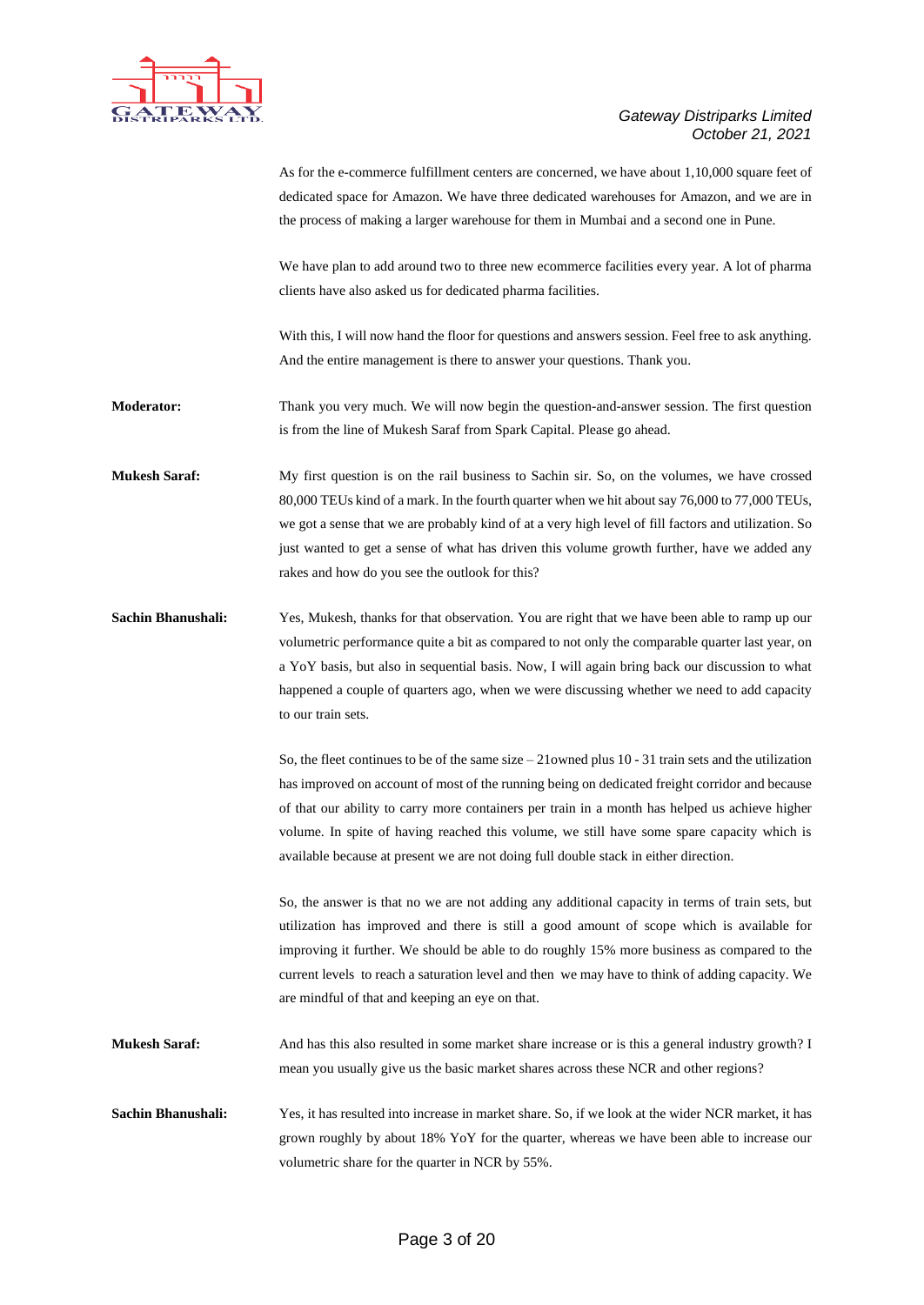

|                           | The reason for this essentially is that not only have we been able to come out with new products,     |
|---------------------------|-------------------------------------------------------------------------------------------------------|
|                           | but there is a new scheme of assured transit which has been started by Indian Railways and we         |
|                           | have already started delivering on this as far as better transit times are concerned. And that is     |
|                           | why both the shipping lines as well as the importer-exporter community is depending more on           |
|                           | rail and within that, since we have the best transit time in NCR, we are a rail operator / intermodal |
|                           | operator of choice. We have been able to ramp up our volumes on account of that.                      |
|                           |                                                                                                       |
| <b>Mukesh Saraf:</b>      | And just my last question on this is on the pricing front we have seen Concors take some hikes        |
|                           | earlier on and again now they have announced another hike from October 1st. So have we also           |
|                           | taken some price hikes, or I think last time you had mentioned that we have not taken as much         |
|                           | price hike as them and so some volume benefits we can get. So, how is that thought process on         |
|                           | pricing?                                                                                              |
|                           |                                                                                                       |
| <b>Sachin Bhanushali:</b> | So, on a competitive landscape, we have taken a price increase in Ludhiana market before others.      |
|                           | And in NCR market also we have rolled out our price increase, which becomes effective during          |
|                           | the month. This is a marginal price hike. It takes care of a little bit of increase in our cost of    |
|                           | operations on account of inflation, etcetera. But still we have gone ahead with the price increase    |
|                           |                                                                                                       |
|                           | in NCR market as well.                                                                                |
| <b>Mukesh Saraf:</b>      | So, about Rs. 9,200?                                                                                  |
| Sachin Bhanushali:        | So, it is Rs. 1000 per TEU, Rs. 2,000 for a 40 feet container.                                        |
| <b>Mukesh Saraf:</b>      | So, the basic question is, is this Rs. 9,200 of EBITDA for container, we can look to maintain         |
|                           | that at least?                                                                                        |
|                           |                                                                                                       |
| Sachin Bhanushali:        | That is right. We aim to maintain it above Rs. 9,000. And going forward with higher utilization       |
|                           | on Dedicated Freight Corridor, we may be able to do higher volume per train and we will try to        |
|                           | improve it further.                                                                                   |
|                           |                                                                                                       |
| Moderator:                | Thank you. The next question is from the line of Lavina from Jefferies. Please go ahead.              |
| Lavina:                   | Sachin, just a question for you on this volume front only. Concor reported their volume for the       |
|                           | quarter. I know you cannot comment on Concor's volumes. But they had seen an EXIM growth              |
|                           | of single digits, which was quite a surprise. So just to understand from you that is most of          |
|                           | this volume growth you have seen is market share again? I know you spoke about DFC, and they          |
|                           |                                                                                                       |
|                           | started trial runs. But I just want to understand that a little more, please?                         |
| Sachin Bhanushali:        | Yes, that is right, Lavina. Thanks for your question. The growth is primarily on account of           |
|                           | growth in Gurgaon market where we are dominant. So, that is the organic growth, which is              |
|                           | taking place here, and apart from that we have been able to make significant addition to our          |
|                           | portfolio by acquiring additional volume of existing customers as well as new customers. With         |
|                           |                                                                                                       |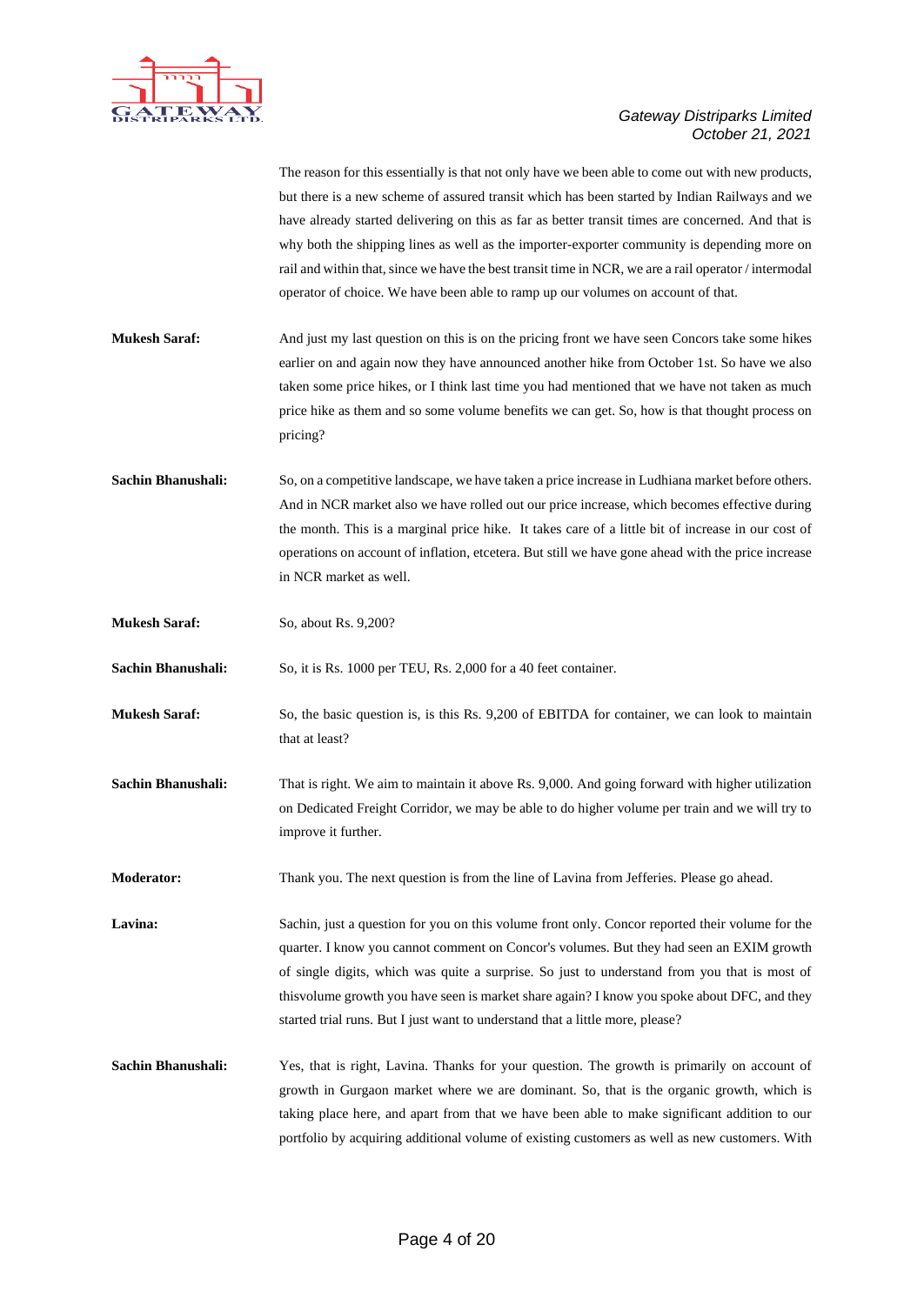

more reliable service, what happens is that the need to distribute volumes to multiple operators in order to de-risk logistics requirement, more or less goes away.

And since we currently have the best delivery times both in export direction as well as an import direction, the dependence of our customers on our services is increasing. Also, there was some customer concentration as far as we are concerned that has got reduced by addition of new customers in our portfolio.

- Lavina: And would this volume growth, I mean with the DFC now what it is understand is from 8th, October you had trial runs. Now full commissioning will happen from Palanpur to Rewari. Are there any issues that are being faced or you think that more volume growth should come up in the coming quarters as road traffics shift to rail?
- **Sachin Bhanushali:** So, this significant shift of road to rail will start when it gets consistently operated on the Palanpur to Rewari section through and through which should not be very far from now. And we expect that the current quarter should see regular operation on Dedicated Freight Corridor for this particular route.

And the Pipavav Rail Cooperation also has been able to electrify their territory starting from Surendra Nagar to Pipavav. So electric trains now can actually run from Garhi Harsaru to Pipavav with double stack and this will be the first time that such a long-distance double stack train would run under wire.

This is something which is going to drive modal shift from road to rail and apart from that, I think the international trade in general is showing robust growth. The merchandise export as you are aware has gone up. For the first half almost, we have touched \$200 billion mark. And going forward, this further is likely to intensify. So, the volume growth is expected to continue on a similar line.

- Lavina: And therefore, some amount of leverage can be seen for you all as well right or will you pass most of the benefit onto your consumer to look at it EBITDA per TEU perspective directionally more than absolute?
- **Sachin Bhanushali:** I think it should be possible for us to concentrate our margins, improve our margins going forward on account of this phenomenon, but it also depends on weight mix as well as Import Export imbalance. So, it'll be very difficult to pinpoint in which direction we will go but I think there should be a good improvement in margin numbers as well.

Lavina: And Sachin, Lastly, any impact on working capital because of all of this? I mean working capital should not deteriorate right - what I just want to understand is that means this will reflect in your cash flow from operations, volume growth, margins, leverage?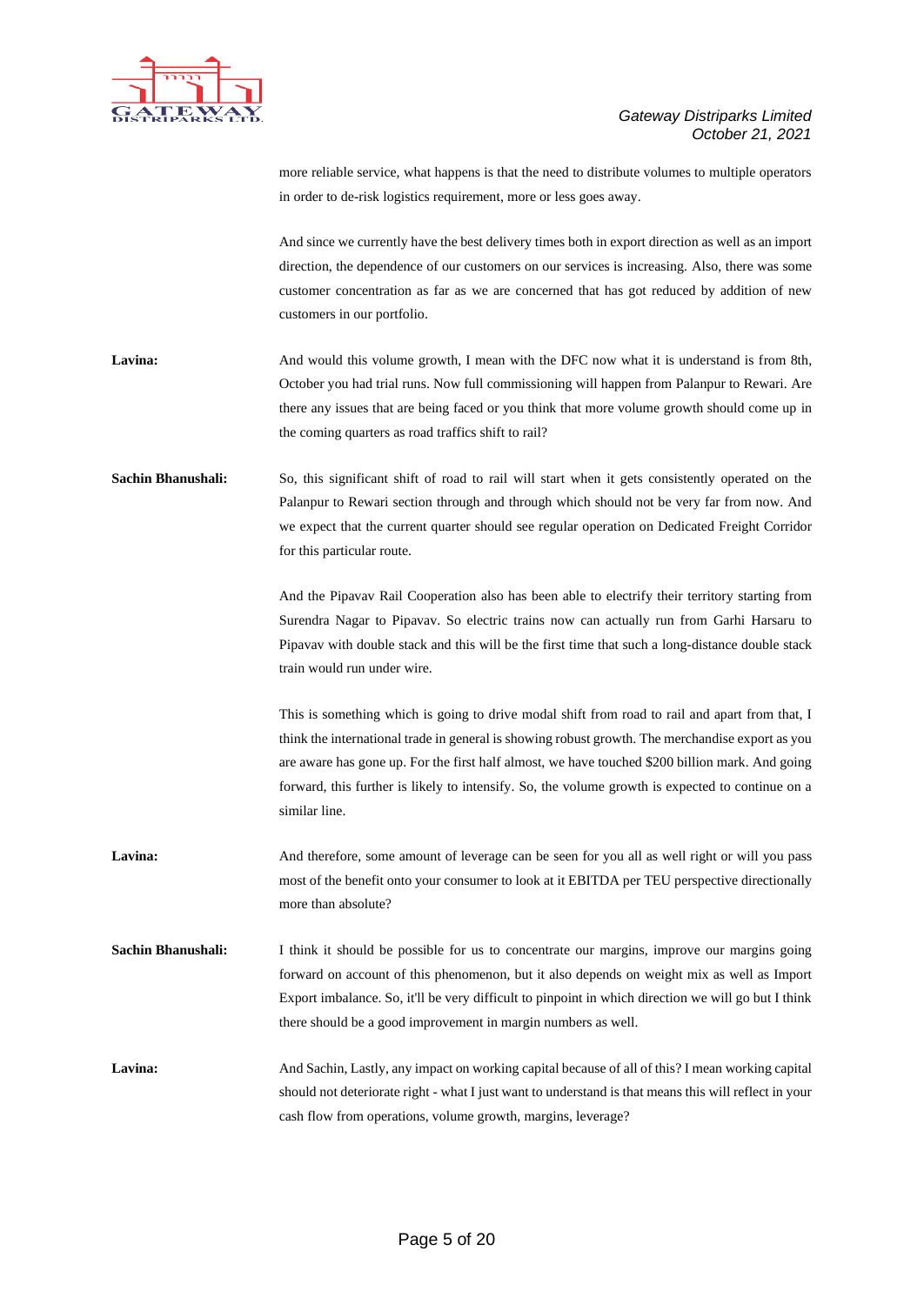

| Sachin Bhanushali:        | So there will definitely be an additional requirement of working capital because you are aware<br>that we pay most of our expenses (which is rail haulage charges to Indian Railways) on an<br>upfront basis, whereas our customers enjoy credit from anywhere between 15 days to 30 days.<br>So, there will be a marginal increase in working capital, but that is not going to result into the<br>entire cash flow arising on account of operating margins being sucked into working capital                                                            |
|---------------------------|-----------------------------------------------------------------------------------------------------------------------------------------------------------------------------------------------------------------------------------------------------------------------------------------------------------------------------------------------------------------------------------------------------------------------------------------------------------------------------------------------------------------------------------------------------------|
|                           | requirements. So, we will have additional operating cash flow on hand.                                                                                                                                                                                                                                                                                                                                                                                                                                                                                    |
| Moderator:                | Thank you. The next question is from the line of Prit from Wealth Finvisor. Please go ahead.                                                                                                                                                                                                                                                                                                                                                                                                                                                              |
| Prit:                     | Couple of my questions have been answered. But one last thing I wanted to understand is that<br>what kind of growth are you seeing in terms of just the overall economy? And do you anticipate<br>a significant larger transfer of market share from road to rail once the DFCs are properly<br>commissioned?                                                                                                                                                                                                                                             |
| <b>Sachin Bhanushali:</b> | Okay, the answer to the second question is yes, we are expecting a larger share in the modal shift<br>which will take place because of our locational advantage as well as our operating method. As<br>far as the first is concerned, I think my guess is as good as your guess as far as the growth in the<br>economy or growth in EXIM business, international business is concerned, but I think it is going<br>to be very robust.                                                                                                                     |
| Prit:                     | So, the current issue with EXIM in terms of containers that is plaguing some of the flow. So, has<br>that impacted you guys in some form or shape?                                                                                                                                                                                                                                                                                                                                                                                                        |
| Sachin Bhanushali:        | We need to go a little deeper into it. The shortage of containers for the purpose of exports is<br>actually shortage of containers for increase in exports. So, the actual number of exports in<br>containerized form, which takes place out of CFS and ICD, has not dropped on account of non-<br>availability of containers. And the availability of containers over a period of time has improved<br>indeed. So, I think over a period of time it will ease out and it will not continue to be a bigger<br>constraint in the overall scheme of things. |
| <b>Prem Kishan Gupta:</b> | Yes, just to add, you know, post-COVID, the demand has increased both from the exporter side<br>of it and imports. So, it is an imbalance, but I mean, at the same time containers are available,<br>the freight rates are higher. So, it is not that anyone who wants to export or import are hampered<br>because of that. The only thing is that the freight rates have increased. The ocean freight rates<br>have increased to a level where I mean, again, it comes to viability of the product being exported<br>or imported.                        |
| <b>Moderator:</b>         | Thank you. The next question is from the line of Aditya Makharia from HDFC. Please go ahead.                                                                                                                                                                                                                                                                                                                                                                                                                                                              |
| Aditya Makharia:          | I just wanted a sense on what are our lead distances currently and, you know, with the DFC now<br>getting operational, how will the lead distances change post that?                                                                                                                                                                                                                                                                                                                                                                                      |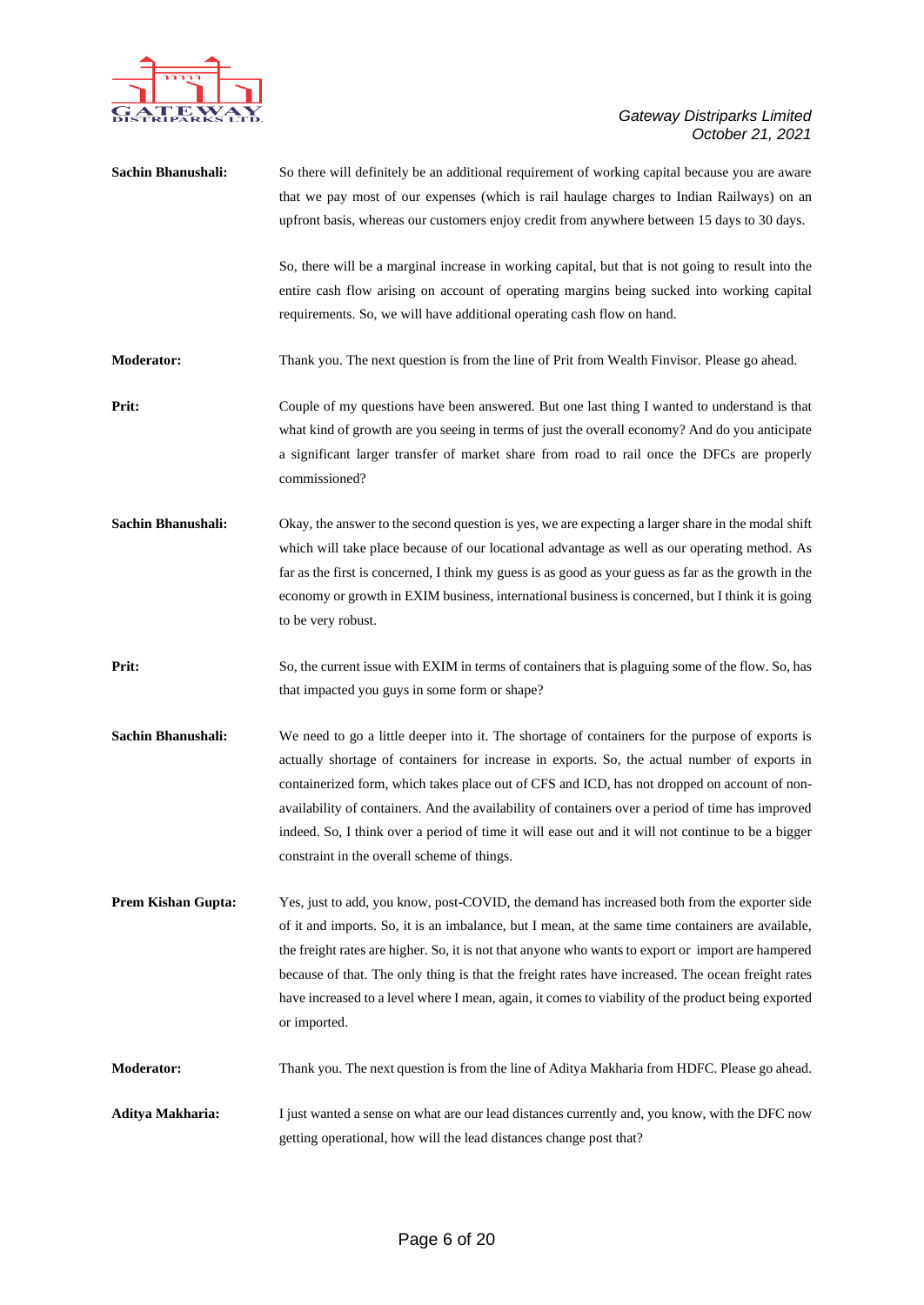

| Sachin Bhanushali:   | Aditya, the lead distances do not change for us, because we operate between ICD and the port.<br>So, it is almost like a fixed distance that we operate on. We have generally upwards of 1,100<br>kilometers as far as our leads are concerned. As the component of our Ahmadabad terminal<br>increases, it will result into some amount of dilution of our average lead as well as per TEU<br>performance if the average is taken for all the businesses put together, but we will provide you<br>with additional information when it comes to that. |
|----------------------|-------------------------------------------------------------------------------------------------------------------------------------------------------------------------------------------------------------------------------------------------------------------------------------------------------------------------------------------------------------------------------------------------------------------------------------------------------------------------------------------------------------------------------------------------------|
| Aditya Makharia:     | And second thing, you know, you mentioned there will be a shift from road to rail, but there is<br>some roll on roll off service also which the DFC is doing where the trucks are going. The<br>containerized trucks are moving on the rail network. So, how do those dynamics really work?                                                                                                                                                                                                                                                           |
| Sachin Bhanushali:   | Aditya, these are not containerized trucks. These are essentially high-density transportation in<br>three-axle trailers, which is taking place, particularly between Gujarat and North India, involving<br>mainly transportation of salt, soda ash and other bulk commodities. So, it is domestic business.<br>This is a temporary arrangement.                                                                                                                                                                                                       |
|                      | At present since the Dedicated Freight Corridor does not have its terminals, it is basically trying<br>to provide a road bridge of what they call TOT (Trucks on Train) and the volume of actual<br>activity which is taking place on Truck-on-Train model is very, very small. It is insignificant<br>from the point of view of business that we do.                                                                                                                                                                                                 |
|                      | And very, very insignificant from the point of view of the volume which is being done by Indian<br>Railways. So, it is more like trying to attract attention as well as provide some service while the<br>Dedicated Freight Corridor becomes fully operational.                                                                                                                                                                                                                                                                                       |
| <b>Ishaan Gupta:</b> | Just to add to that point a little bit. It is not directly comparable, you know, when you say trucks,<br>which are doing RO, Roll on Roll off versus export and import containers which are coming to<br>the inland, because the product is completely different. Out here it is the shipping line which is<br>bringing the container up to the end and the customers clearing it in the north. And in this roll<br>on roll off it is like such a thing mainly domestic but even if it is non-domestic, it is domesticized<br>at the port.            |
|                      | So not all cargo travels. Not everyone wants to convert from container to bulk when the ocean<br>journey has been on container. So, it only makes sense a break of cargo which is already in bulk<br>to be further transported by road.                                                                                                                                                                                                                                                                                                               |
| Aditya Makharia:     | And just a last question. Has the track now been electrified, or they are still running on diesel<br>locos?                                                                                                                                                                                                                                                                                                                                                                                                                                           |
| Sachin Bhanushali:   | Pipavav route has been electrified, but the length of Dedicated Freight Corridor between Madar<br>Junction, that is Ajmer up to Palanpur is yet to be commissioned on electric traction. So currently<br>at present, about 95% of the operations are diesel operations under wire.                                                                                                                                                                                                                                                                    |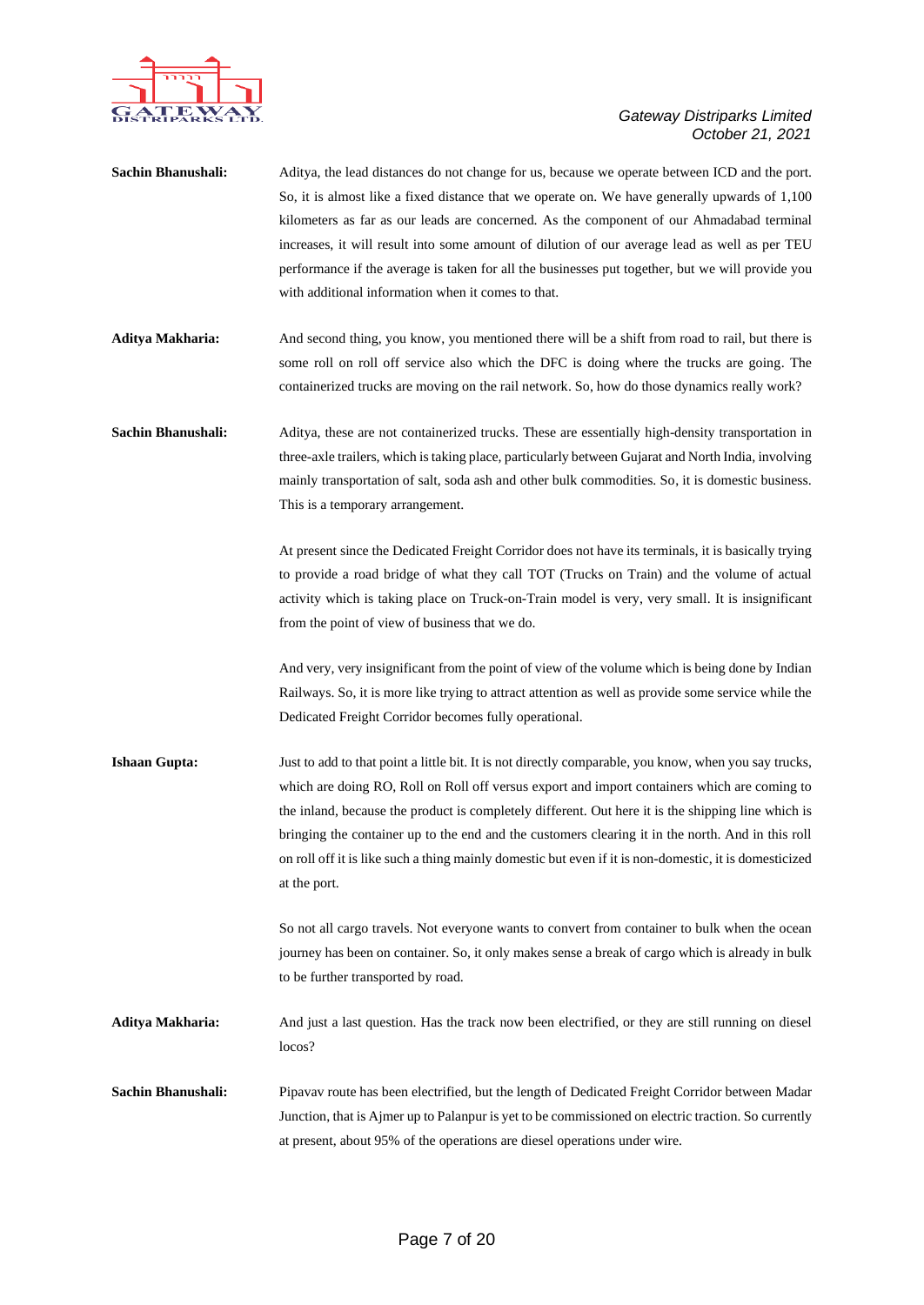

| Moderator:           | Thank you. The next question is from the line of Sonali Yadav, Investeurs Consulting. Please<br>go ahead.                                                                                                                                                                                                                                                                                                                                                                                                                                                                 |
|----------------------|---------------------------------------------------------------------------------------------------------------------------------------------------------------------------------------------------------------------------------------------------------------------------------------------------------------------------------------------------------------------------------------------------------------------------------------------------------------------------------------------------------------------------------------------------------------------------|
| Sonali Yadav:        | Sir, my question is not, you know, related to the latest financials. I was going through the annual<br>financials, and I noticed one thing that from financial year 2020, I am so sorry, this is related to<br>Snowman Logistics. So, from financial year 2020 around Rs. 140 crores have been added as<br>lease for, you know, land lease for building warehouses. Now, I wanted to understand that, you<br>know, can you just throw some light on why land lease has been taken, how it fits in the business<br>model and what are the future plans for same?           |
| <b>Ishaan Gupta:</b> | Sundar, can you take that please?                                                                                                                                                                                                                                                                                                                                                                                                                                                                                                                                         |
| A. M. Sundar:        | See this land lease, which has been shown is a result of the new Ind-AS regulations which have<br>come. Warehouses have been built on land which have been taken on long term lease of around<br>20-year period and because of the introduction of Ind-AS we have to show the lease value as an<br>asset and then depreciate it over the lease period.                                                                                                                                                                                                                    |
| Moderator:           | Thank you. The next question is from the line of Atul Tiwari from Citigroup. Please go ahead.                                                                                                                                                                                                                                                                                                                                                                                                                                                                             |
| <b>Atul Tiwari:</b>  | Sir, you commented that now, electrified trains can run between Garhi Harsaru and Pipavav.<br>What about Garhi Harsaru and Mundra? Is it possible as of now or is there some bottleneck still<br>on this?                                                                                                                                                                                                                                                                                                                                                                 |
| Sachin Bhanushali:   | Atul, I think there is not much clarity as far as electric traction on Dedicated Freight Corridor is<br>concerned as of now. It will take some time for electric traction on the Dedicated Freight<br>Corridor portion is concerned. The old track of Indian Railways in any case is still a diesel track.<br>So currently it is continuing to operate on diesel through and through.                                                                                                                                                                                     |
| <b>Ishaan Gupta:</b> | If I can just add one point and take this chance - because this is going to be a common question,<br>you know, similar question which multiple people have. Earlier it was important for us to track,<br>you know, which parts of the tracks are diesel route and electric route, and it still is. But having<br>said that, none of that really matters that much anymore because the train running has improved<br>so much. And, like Sachin was mentioning in the NCR market our transit times are the fastest<br>out of all the ICDs including any of our competition. |
|                      | So, with those transit times that we have and where we see consistency and that is the transit<br>time which we see going forward. So, it does not really matter to us whether the railway uses<br>diesel or electric routes.                                                                                                                                                                                                                                                                                                                                             |
| <b>Moderator:</b>    | Thank you. The next question is from the line of Yash Sarda from Daiwa Capital Markets. Please<br>go ahead.                                                                                                                                                                                                                                                                                                                                                                                                                                                               |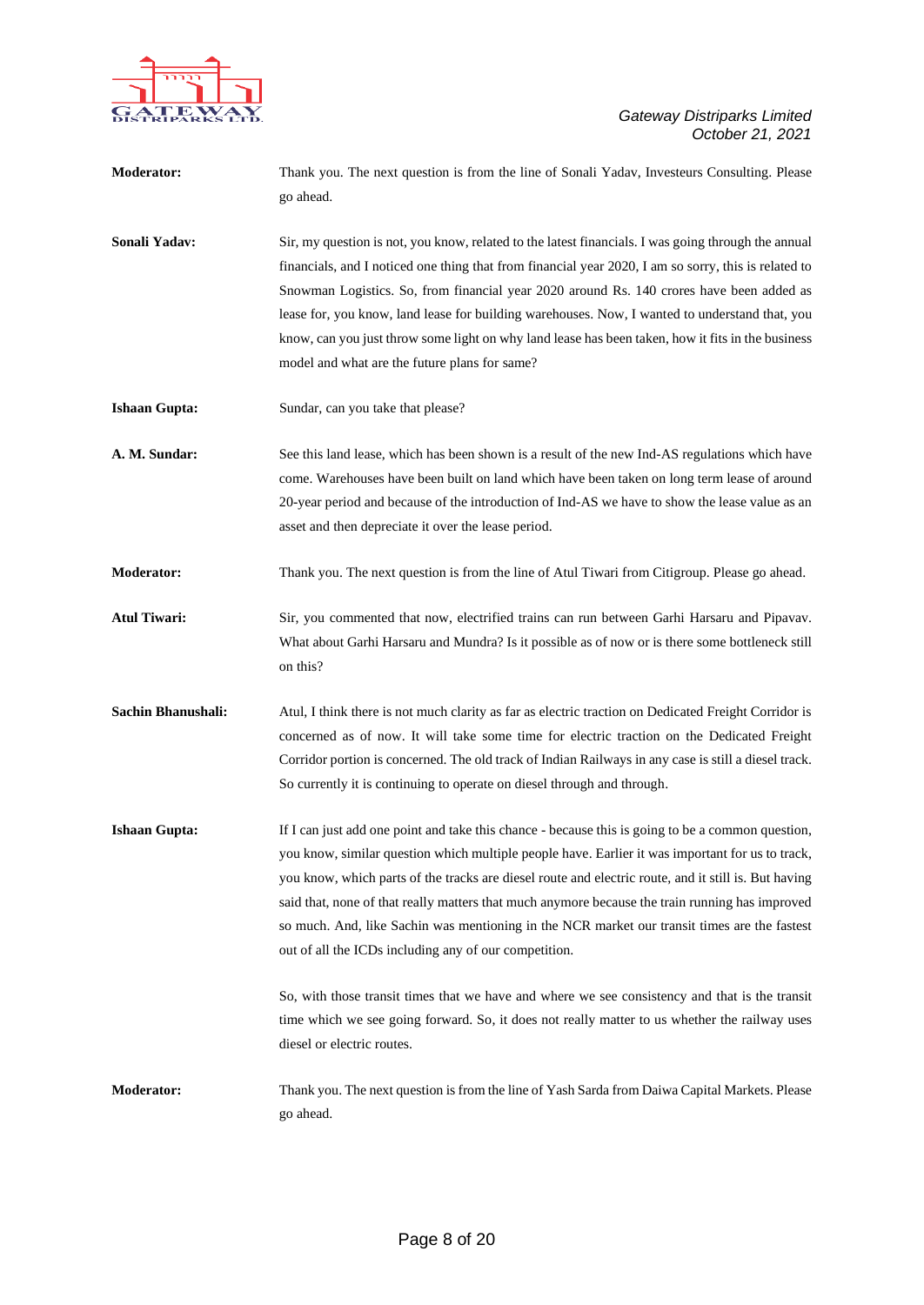

| Yash Sarda:               | My question is with respect to Snowman Logistics. If you could throw some light on the Siliguri<br>and the Mumbai Port facilities which were yet to be started and whether they are started at this<br>quarter and revenue has been recognized on the same?                                                                                                                                                                                                                                                                |
|---------------------------|----------------------------------------------------------------------------------------------------------------------------------------------------------------------------------------------------------------------------------------------------------------------------------------------------------------------------------------------------------------------------------------------------------------------------------------------------------------------------------------------------------------------------|
| <b>Ishan Gupta:</b>       | Yes, Sunil, please take that?                                                                                                                                                                                                                                                                                                                                                                                                                                                                                              |
| <b>Sunil Nair:</b>        | So Siliguri is functional now and it got functional by the end of September and now we have<br>started filling it up. And in case of Mumbai ecommerce facility, it is also functional from end of<br>October, and this is also fully operational now. We have migrated from a smaller facility to a<br>bigger facility for Amazon and both are functional. In case of Coimbatore, we are expecting it<br>to be ready by the end of November.                                                                               |
| <b>Moderator:</b>         | Thank you. The next question is from the line of Prateek Kumar from Antique Stock Broking<br>Limited. Please go ahead.                                                                                                                                                                                                                                                                                                                                                                                                     |
| <b>Prateek Kumar:</b>     | My first question is on volumes of rail. So, on a quarterly basis now we have moved to eighty<br>thousand TEUs. Do you think our volume can comfortably cross on quarterly basis 100,000<br>TEUs in FY24?                                                                                                                                                                                                                                                                                                                  |
| Sachin Bhanushali:        | Okay, so it will be very difficult to talk about FY24, which is still away. There is an FY23 in<br>between. So, our aim would be to cross it in FY 23 itself.                                                                                                                                                                                                                                                                                                                                                              |
| <b>Ishaan Gupta:</b>      | But Prateek, if I can just, you know, build on some of our earlier conversations. Right now, you<br>have seen that our EBITDA margin is growing. And our internal target is that we want to hit<br>10,000 EBITDA per TEU based on whatever happens with the DFC. So, our volumes will be<br>driven by that. We would rather keep profitability and margins intact or keep growing them<br>slightly. Even today, if we want, we can reach 100,000 TEUs per quarter, but then we will be<br>reducing our margin quite a lot. |
|                           | So, if you say on a conservative basis, keeping our existing margins, we still assume that our<br>volumes are going to grow, but by how much it is difficult to say from this point what FY24 will<br>be.                                                                                                                                                                                                                                                                                                                  |
| <b>Prem Kishan Gupta:</b> | And Prateek, we have tried to ramp up the volumes by getting some bad business and it is a bit of<br>minus business. So, we have given up. And these users or, you know, customers they go for the<br>lowest price in the market.                                                                                                                                                                                                                                                                                          |
|                           | So, by getting them, you know, for one quarter, two quarter we do not expect that they will be<br>giving us the business for the following period. So, we do not want to intend to enter such kind<br>of competition where I mean we lose money without getting their patronage for a long time. So,<br>we will look case by case.                                                                                                                                                                                         |
|                           | Our existing customers, their volumes are growing and at the same time there are new customers<br>coming in, who are willing to pay the price for our services. I mean we are not charging two                                                                                                                                                                                                                                                                                                                             |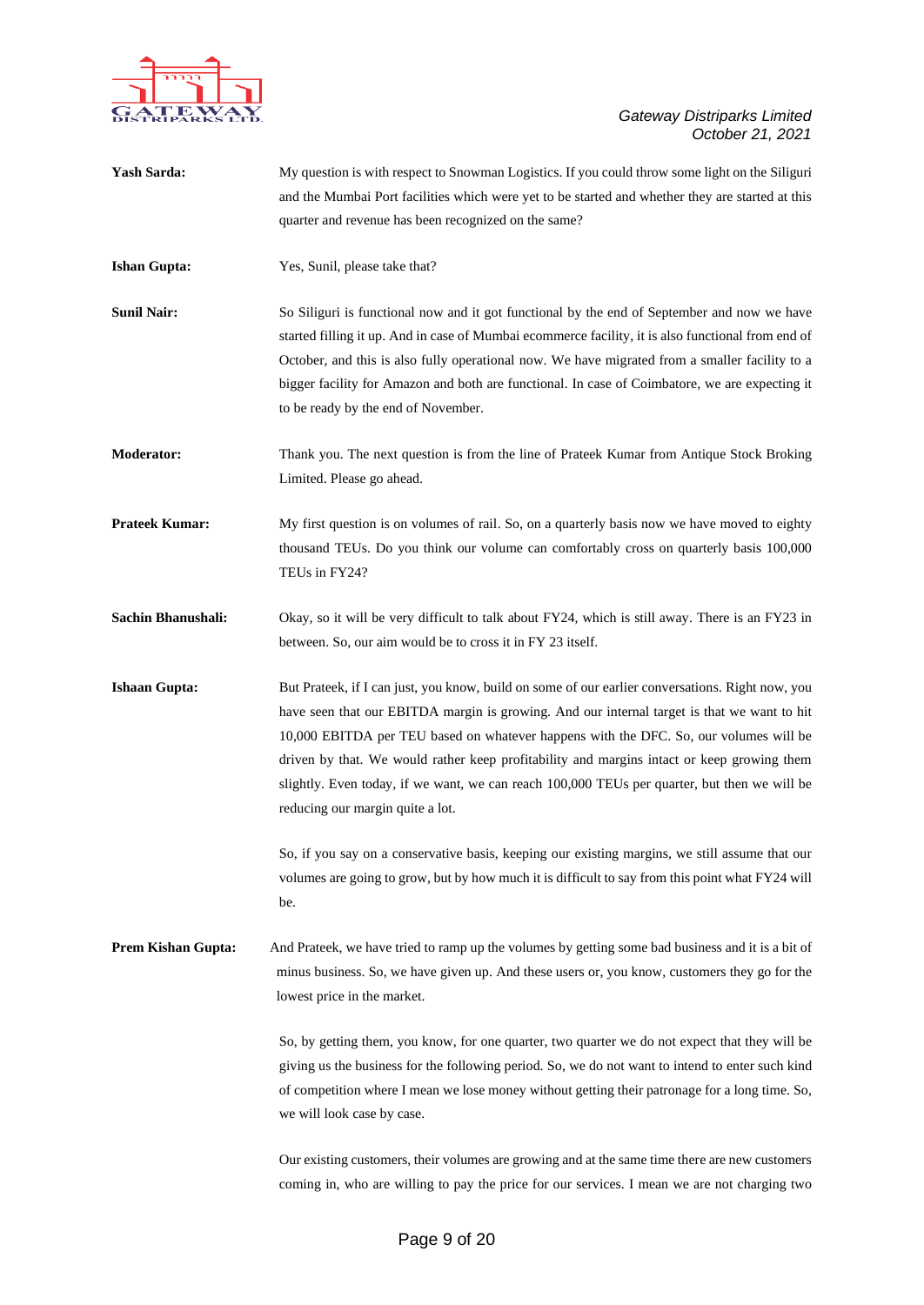

times or three times the price - so many people value that. So, we will not do bad business for the sake of increasing the volumes or revenue.

- **Prateek Kumar:** I mean that 100,000 was just to gauge growth expectation so probably we will be growing around 25% year-on-year this year, and 13% to 15% CAGR over next two years will take us to I mean that 400,000 plus number for FY24.
- **Prem Kishan Gupta:** Don't get me wrong, what I am saying is that we do not want to get bad business to increase our volumes. But slowly and gradually, I mean, people who came to us and left us and then again have come back and then again left us - slowly and gradually, we are getting those businesses because of our services.

Both in terms of connectivity to the port, the faster transit times, and all the services that we provide to them from online connectivity to our systems, to our ERP, where they can see on real time where their container lies or even the movement, and when it arrives at port, especially for exporters. But at the same time, importers are also equally important to keep the balance.

And people value these things. And our volumes which have gone up, it is not only because of the EXIM volume grown up, but at the same time we have gained in the market share. We were little below 12%, a couple of quarters back. And now we are almost touching 14%. That is a combination of market share and the volumes that have grown up.

- **Prateek Kumar:** And sir, regarding realization this quarter looks slightly lower Q-on-Q and Year-on-Year. Is it because of some exchange?
- **Sachin Bhanushali:** So, the per TEU realization that you are talking about, it is normally an effect of 20:40 and Import-Export split as well as weight mix split. So, it is not necessary that it will follow a path of either remaining at the same level or growing. EBITDA per TEU as a percentage of revenue per TEU is a better guiding factor., If you compare that we are not doing badly on both YoY as well as QoQ.

**Prateek Kumar:** Right okay. Post this electrification of the Pipavav route, they have also started some container rail operations themselves i.e., PRCL. Is this something significant or when we should look about it or?

**Sachin Bhanushali:** So, among the original 14 container train operators Pipavav Rail Cooperation was one of the operators and they had a segmental operation license for Mundra Port, Pipavav Port and Kandla port. It is after almost 14 years that they have started their operations basically because Pipavav Rail Cooperation business by itself is showing good results.

> You should not mistake them as the Pipavav Port. Pipavav Port is different entity, Pipavav Rail Corporation is a different entity. It is a joint venture between Indian Railways and APM terminals for the purpose of developing rail line between Surendra Nagar to Pipavav Port. So,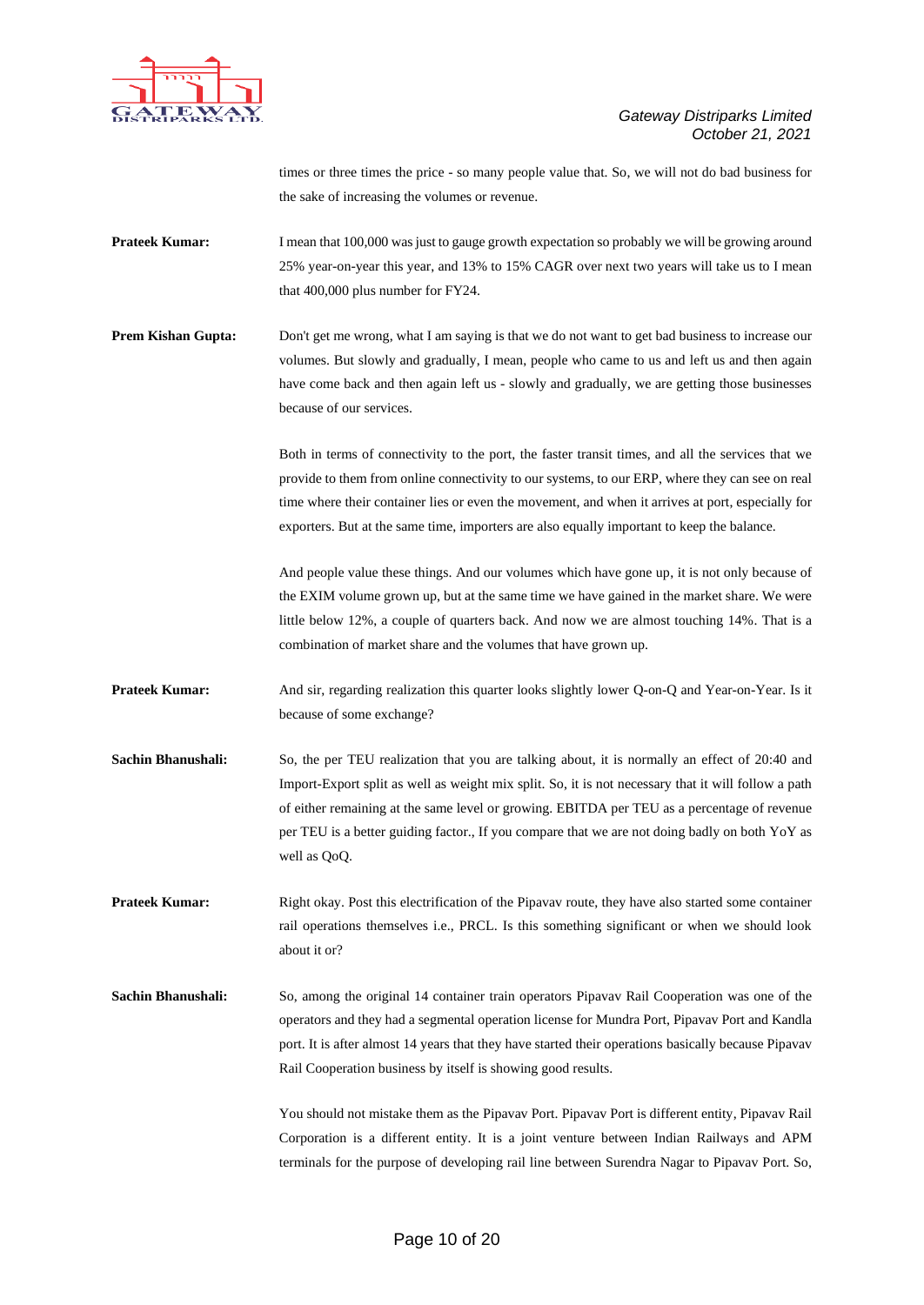

that is where this business is being done. It is going to be a small business. I think they have started only operating one train as of now to Jodhpur.

- **Prateek Kumar:** Okay, and just one last question on CFS business. So, their margin pressure seems pertinent again like the pre-Covid times. So, this Rs. 2,500 to 2,700 per TEU expectation seems set now. Are we looking to get back to that number?
- **Ishaan Gupta:** So, it will take some time, but basically, we have not been able to pass on the fuel cost yet. The increase in diesel price and there has been some increase in labor costs which we are looking to address in a different way. And we have been focusing a bit more on volumes. So, if you look at our volume growth, we are higher than last year. So, that might lead to a lower revenue per TEU, but we are looking at the EBITDA margin and then also Punjab Conware is having its retendering now. We have the contract till end January.

So, keeping that in mind also we have to see how to retain our customers best. So, it is a function of all of these things together. But we are still hoping to get back to that Rs. 2,700/ 2,800 figure.

- **Moderator:** The next question is from the line of Vikram Vilas Suryavanshi from PhillipCapital. Please go ahead.
- **Vikram Suryavanshi:** One question regarding the rail business. Now we are seeing good traction in volume for rail. So how is our plan to maintain market share or grow from this level with this satellite terminal? So, if you can highlight about the progress of this satellite terminal? And second one - we are also seeing good traction on domestic side of a business where not only EXIM, but rail domestic numbers also look quite impressive.

So, are there any such opportunities emerging at least on select routes or select kind of a cargo service, where we can also think of our domestic side of the business?

**Prem Kishan Gupta:** See as far as our expansion into more satellite terminals it will be there. We are working on it for more than a year or so. So, we have some locations in mind, and we are searching for the land parcels which can suit to the rail connectivity.

> So, that will definitely come in and that will help us in the accumulation of containers at Garhi Harsaru for the export direction and for the import direction again through Viramgam and Garhi Harsaru we can distribute that. But we will only be able to announce that once we have those land parcels ready or, you know, we are having firm plans in one particular location.

> As for your second question, we have not done much domestic in the past and what we are talking about the increment in the domestic movement that is mostly break-bulk cargo of Indian Railways.

> So, except for one or two players amongst the container train operators, no one is doing domestic movement from point to point because it is a uni-directional, you know, because the cargo is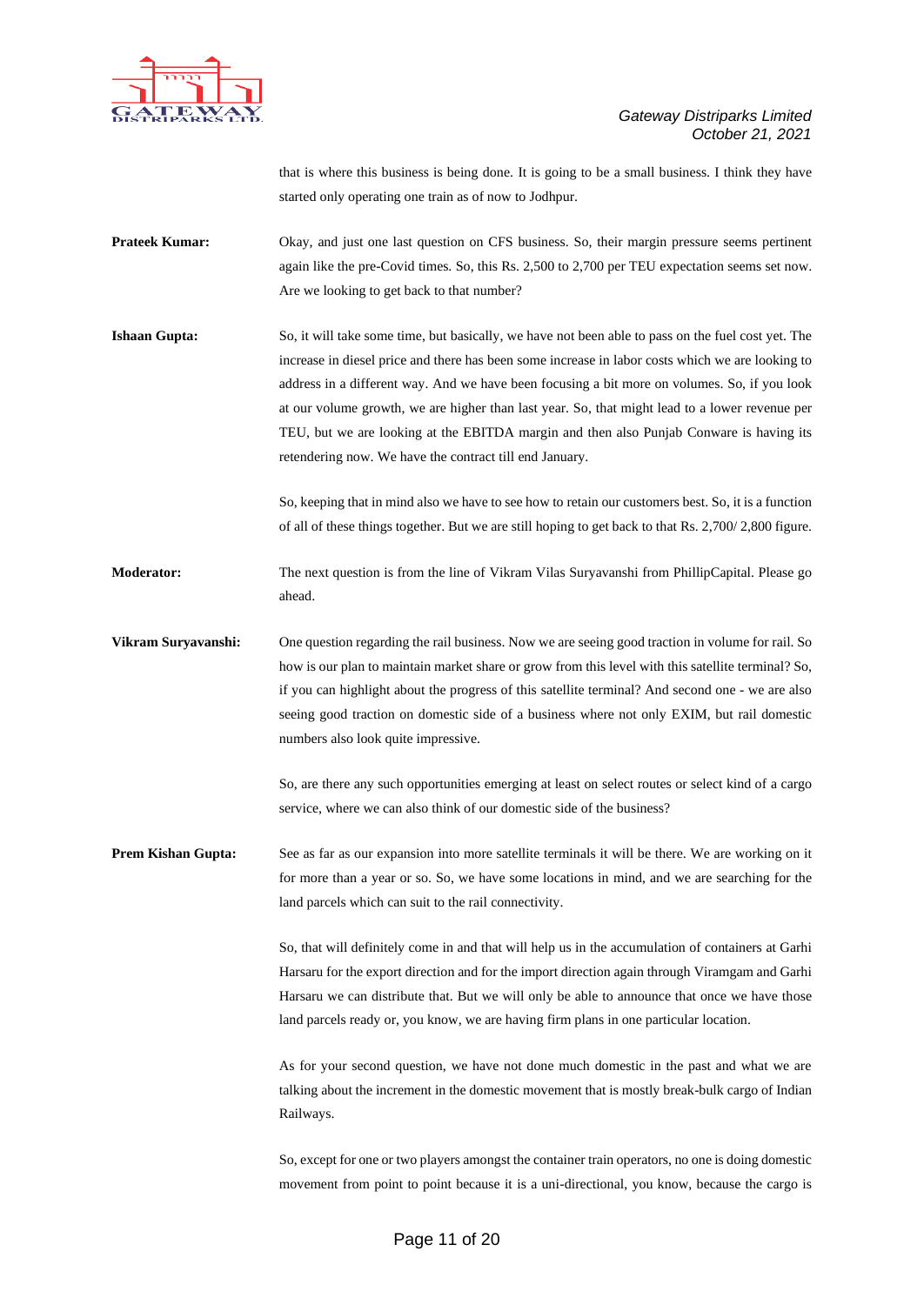

available in one direction and on the return journey, it is not available and at the same time if you look at the main corridors especially the North to West, it is well connected and it is faster route even after considering the DFC commissioning.

But otherwise, if you go on the other routes of Indian Railways, whether it is towards the South or, mid of India to any location, the train turnaround times are so long that it is not worth deploying the assets out there.

**Ishaan Gupta:** And just to add to that, also that we do not do bulk movement, we only do container movement. And within containers, the export and imports, which happens is on shipping line containers. It is not on domestic containers. So, for domestic movements, not only is the return journey of the train, which is important, but then we have to deploy our containers which go empty from one place to another on the return lane.

> So, to position those to have a place in multiple geographies where we can park those containers. Those are all additional costs. So, while on a single trip basis, if you think it makes sense. As an overall domestic business do not make money in containers.

- **Vikram Suryavanshi:** And in terms of turnaround time, we are obviously seeing that is coming down. But if you can give us what are the average turnaround time for Q2 in terms of hours, and how much we can bring it down because I guess we run express freight trains with almost 23 hours. So, what is the current average turnaround time and going forward how much scope is there to improve it?
- **Sachin Bhanushali:** So, in export direction we have been able to maintain a 27-hour average as compared to once upon a time exactly 72 hours used to be our average time. In import direction it is still slightly on the higher side. So, we are roughly doing about 33 hours in the import direction. Going forward once the entire Dedicated Freight Corridor is fully operational, it should be possible to do both the import as well as export services within 24 hours.

And overall circuit time should come down to a level of about four days for one round trip. So, it should be possible for us to do roughly 7.5 round trips as compared to 6 round trips that we do currently.

**Ishaan Gupta:** And the location of our terminals in NCR is such that we will always maintain our lead over competition in transit time.

**Vikram Suryavanshi:** And last question regarding Snowman. We have seen strong growth in transportation side of our business, obviously because of a very low base last year and we are seeing recovery. But if you can highlight what could be the mix between warehousing and transportation going ahead and are we still seeing lot of recoveries expected in transportation business to just bring to that level or how we should look at that transportation growth and how we are seeing growth and mix between these two businesses?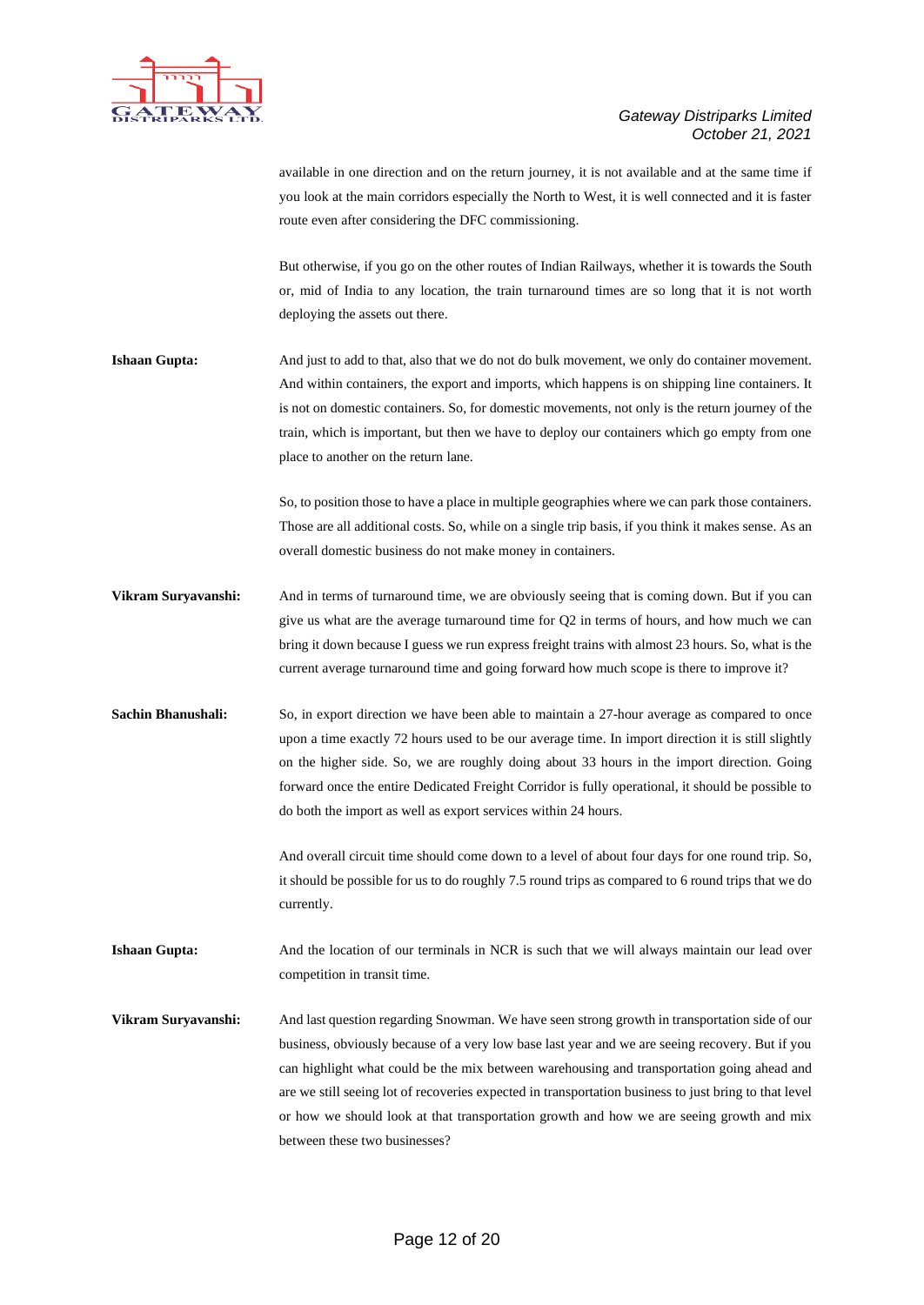



| <b>Sunil Nair:</b>        | So, see basically, the transportation has done better for two reasons. One, yes, last year, the Q1<br>there was lockdown nationally. Whereas this time the lockdown was not national, city based. So<br>that is one reason, but the major reason is that we have implemented tech-based consolidation<br>and aggregation of these small transporters and their capacities. And that has helped us<br>accumulate close to 150 trucks worth of capacities every month.<br>And we are using these for our end-to-end customers and making these small transporters part<br>of the larger end-to-end game. And this has helped us a lot and we have seen that the growth<br>against last year first half to this year first half has been close to 40%. Around 20% of this has<br>come from this aggregation technology that we have implemented. As far as the ratio is<br>concerned as of now it is 65% warehousing and 35% to 40% transportation. |
|---------------------------|--------------------------------------------------------------------------------------------------------------------------------------------------------------------------------------------------------------------------------------------------------------------------------------------------------------------------------------------------------------------------------------------------------------------------------------------------------------------------------------------------------------------------------------------------------------------------------------------------------------------------------------------------------------------------------------------------------------------------------------------------------------------------------------------------------------------------------------------------------------------------------------------------------------------------------------------------|
|                           | We expect that while both the numbers will continue to grow with the addition of capacities -<br>that transportation may grow larger basically because of the tech that we have implemented.                                                                                                                                                                                                                                                                                                                                                                                                                                                                                                                                                                                                                                                                                                                                                     |
| Vikram Suryavanshi:       | And what kind of ROCE from this business we are targeting say two to three years down the<br>line? Because historically we have seen a pressure on ROCE, but now after seeing good recovery<br>and revival, what would be the target ROC for the coal chain business?                                                                                                                                                                                                                                                                                                                                                                                                                                                                                                                                                                                                                                                                            |
| <b>Sunil Nair:</b>        | See all new capacities that we are adding are somewhere around 17% - 18% ROCE that we are<br>expecting from the new additions, and it is very difficult to quantify what will be the mix of it,<br>but I can just tell you that we add new additions are at 18% ROCE.                                                                                                                                                                                                                                                                                                                                                                                                                                                                                                                                                                                                                                                                            |
| <b>Ishaan Gupta:</b>      | In fact, there are some expansions which we are planning which we will be announcing in due<br>course where the capital deployment will not be so much because we will be either using a model<br>where someone is building the facility for us and leasing to us or we will be building dedicated<br>warehouses for specific products mainly in the pharmaceutical and e-commerce segments but<br>possibly some other segments where the CAPEX requirement is lower because the requirements<br>are tailored for one specific product.                                                                                                                                                                                                                                                                                                                                                                                                          |
|                           | So, over time we are targeting, like Sunil was saying the new projects are at around 18% ROCE.<br>But when you add in Snow-link can you add in these BTS, and lease projects, ROCE will be<br>upwards of 21% or something like that.                                                                                                                                                                                                                                                                                                                                                                                                                                                                                                                                                                                                                                                                                                             |
| <b>Moderator:</b>         | Thank you. The next question is from the line of Akhil Hazari from RoboCapital. Please go<br>ahead.                                                                                                                                                                                                                                                                                                                                                                                                                                                                                                                                                                                                                                                                                                                                                                                                                                              |
| <b>Akhil Hazari:</b>      | I just wanted to know is there any revenue guidance that you could give us for FY22 and going<br>forward what would be the growth rate of the revenue?                                                                                                                                                                                                                                                                                                                                                                                                                                                                                                                                                                                                                                                                                                                                                                                           |
| <b>Prem Kishan Gupta:</b> | See, we cannot make any forward-looking statements, but I can just say that we are planning<br>new locations and terminals and the volumes will grow from here, from what we see in the last                                                                                                                                                                                                                                                                                                                                                                                                                                                                                                                                                                                                                                                                                                                                                     |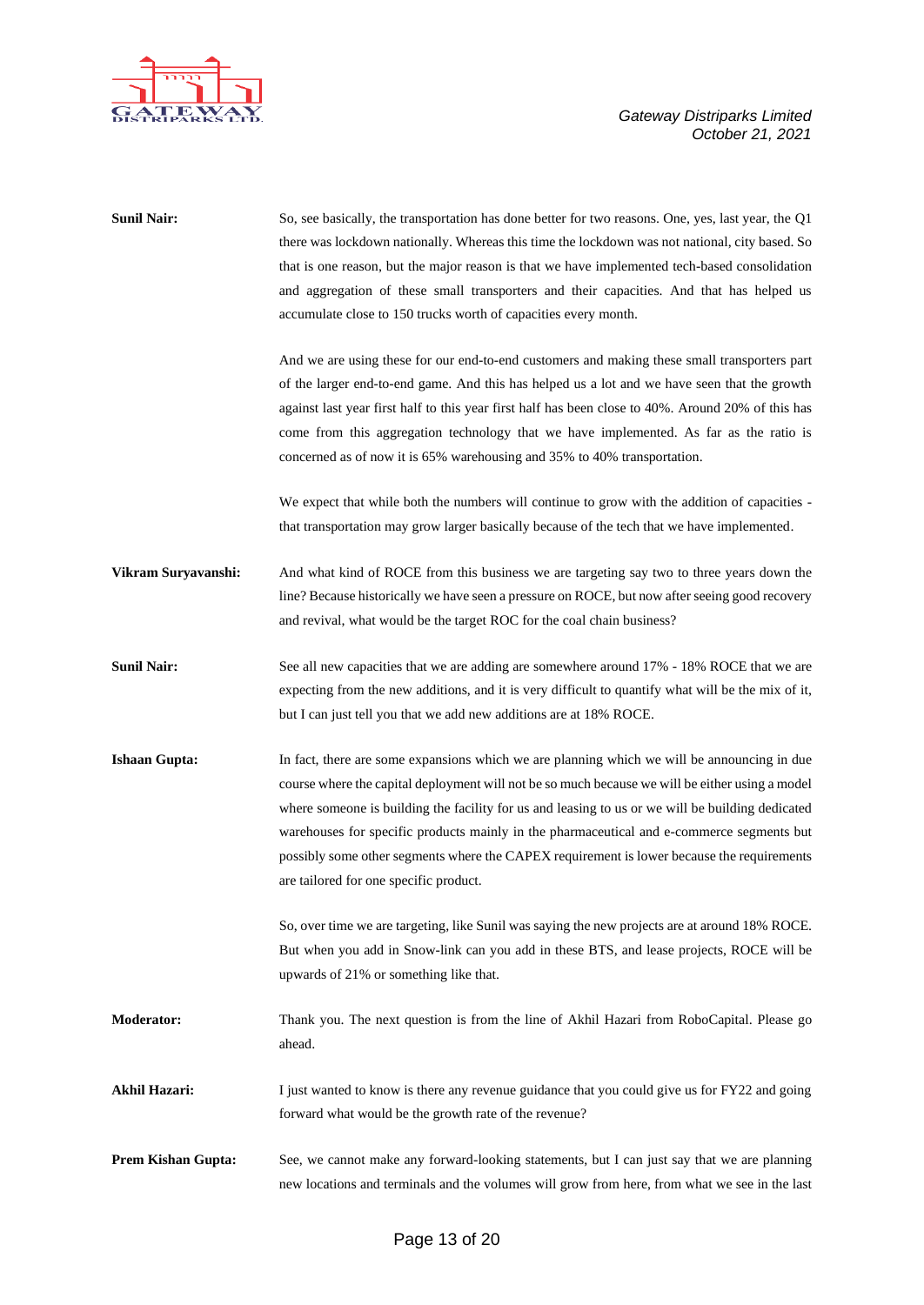

two quarters and even today, when we are talking in October it continues to grow. The volumes are still coming.

So, once COVID related things are over, because so far, some industries are closed, some are open and they open at different times. it appears that there will be a lot of exports from India. Imports are also on the rise and for us to have a balance of import and export is absolutely necessary.

And we go by the growth of the EXIM volume, as well as gaining market share, and from the new locations that we will have. Beyond this, I cannot predict, you know, what we be the revenues or what will be our throughput.

**Moderator:** Thank you. The next question is from line of Abhishek Ghosh from DSP Mutual Fund. Please go ahead.

**Abhishek Ghosh:** Sir, just couple of questions. In terms of the interest cost for the quarter while you have reduced the overall net debt but the interest cost has marginally inched up. So, is there anything to read by or will it get normalized going forward? How should one look at it?

**Sandeep Shaw:** There is some utilization of the working capital and we have taken some new CAPEX loan for trailers and warehouse for Gateway Rail business. That is why there is some marginal increase there.

> However, absolutely our overall debt has come down from Q1 Rs. 470 crores to Rs. 440 crores net debt as of 30th September. As on date it is approximately Rs. 425 crores.

**Ishaan Gupta:** I think you are aware that we will be reducing our interest cost in due course, because NCDs which we have which are very high cost. We will have a coupon reset option with the NCD holders which will be coming up in by March.

So, we have been negotiating with them and our interest costs will go down further.

**Ishaan Gupta:** The next financial year, our interest cost will also go down, our net debt will also go down because next payment is by end of March, first week of April. So, we still have those Rs. 55 crores ready that we have to pay. So, the net NCD will be Rs. 225 crores where I mean the existing NCD holders have shown interest in, resetting the interest rate. So, our interest outgo will also be less - considering both that the Rs. 55 crores repayment will be there, and the interest rate will also be less.

**Abhishek Ghosh:** Okay. There is a major impact of the lower yields will be in FY23?

**Ishaan Gupta:** That's right. Yes.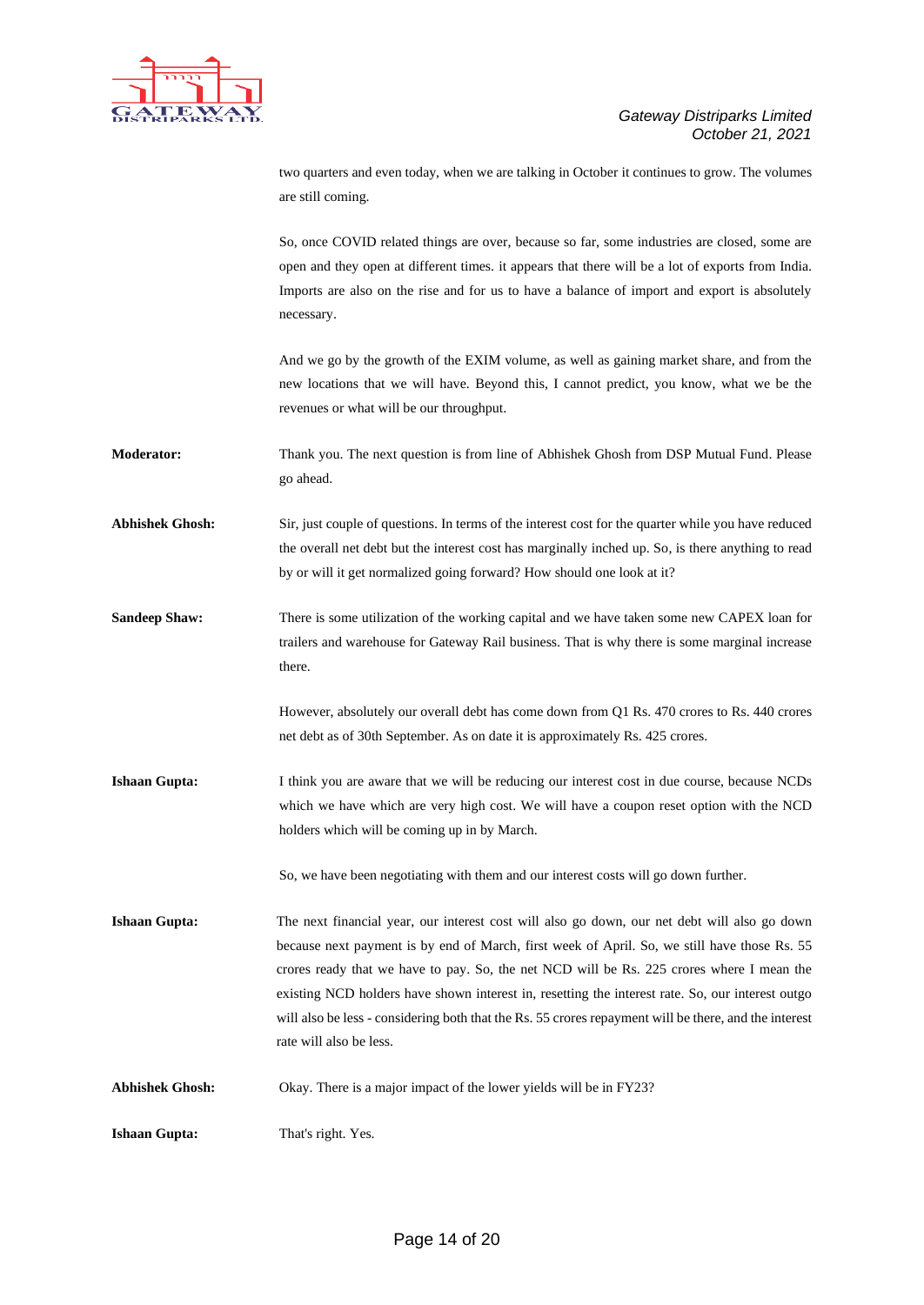

- **Abhishek Ghosh:** The other thing is in terms of now that the DFC has now got commissioned,.Sachin sir did mention about that 33 hours and 27 hours. But from Garhi Harsaru to Mundra or Pipavav Port just as a benchmark what was the earlier transit time to now post the commissioning? What is the change in that if you can just help with respect to Garhi Harsaru to Mundra or Pipavav any of these? **Ishaan Gupta:** So Garhi Harsaru to Mundra on average was 72 hours. And the most fastest transit time, which when this scheme was announced was 22.5 hours and now, we are averaging 27 hours. **Abhishek Ghosh:** Okay. But beyond Palanpur are there issues to Mundra in terms of doubletrack, is that a hindrance and can it further come down, when that issue gets resolved?
- **Sachin Bhanushali:** So, the way it works is that the existing situation between Palanpur to Mundra Port continues to be what it was before. But because the single line section on which there used to be quite a bit of congestion as well as priority being given to passenger services, the transit time used to be highest up to Palanpur because up to Palanpur all passenger trains, all freight trains to Pipavav all freight trains going to Nhava Sheva, all freight trains going to Mundra Port would compete for path. So there the de-congestion has already taken place.

Obviously, once the doubling between Palanpur to Mundra port also takes place it will help further but it is not a great obstacle. The overall transit times will only improve once the double track on Palanpur to Gandhidham will be available. Gandhidham to Mundra Port in case is double line already.

**Prem Kishan Gupta:** And the full electrification of the route will also help. Right now, I mean, some portion is on electrical route and then diesel. So, for the change of power the locomotive takes some time.

> So, once the lines are doubled between Palanpur and the ports and it is fully electrified then it will be a non-stop journey for a freight train except for the technical stops. So, less than 24 hours is very much achievable in the coming time, say one, one-and-a-half years from now.

**Abhishek Ghosh:** So, just to call it out major parts of the relief has been done away with in terms of the Palanpur section. Incrementally maybe residual 20%- 25% of the relief will come through whenever the double tracks up to Gandhidham gets done?

**Sachin Bhanushali :** Yes, that is correct. About 75% relief is already available, we expect another 25% to come through.

**Prem Kishan Gupta:** And in addition, whenever a new rolling stock comes, the wagons which are still under trials or oscillation trials - 90 tons, 25 tons axle rolling stock when it comes, then the speed of the train will also be 100 kilometers per hour. So, I mean the ports are at 1,200 kilometers, 1,250 kilometers.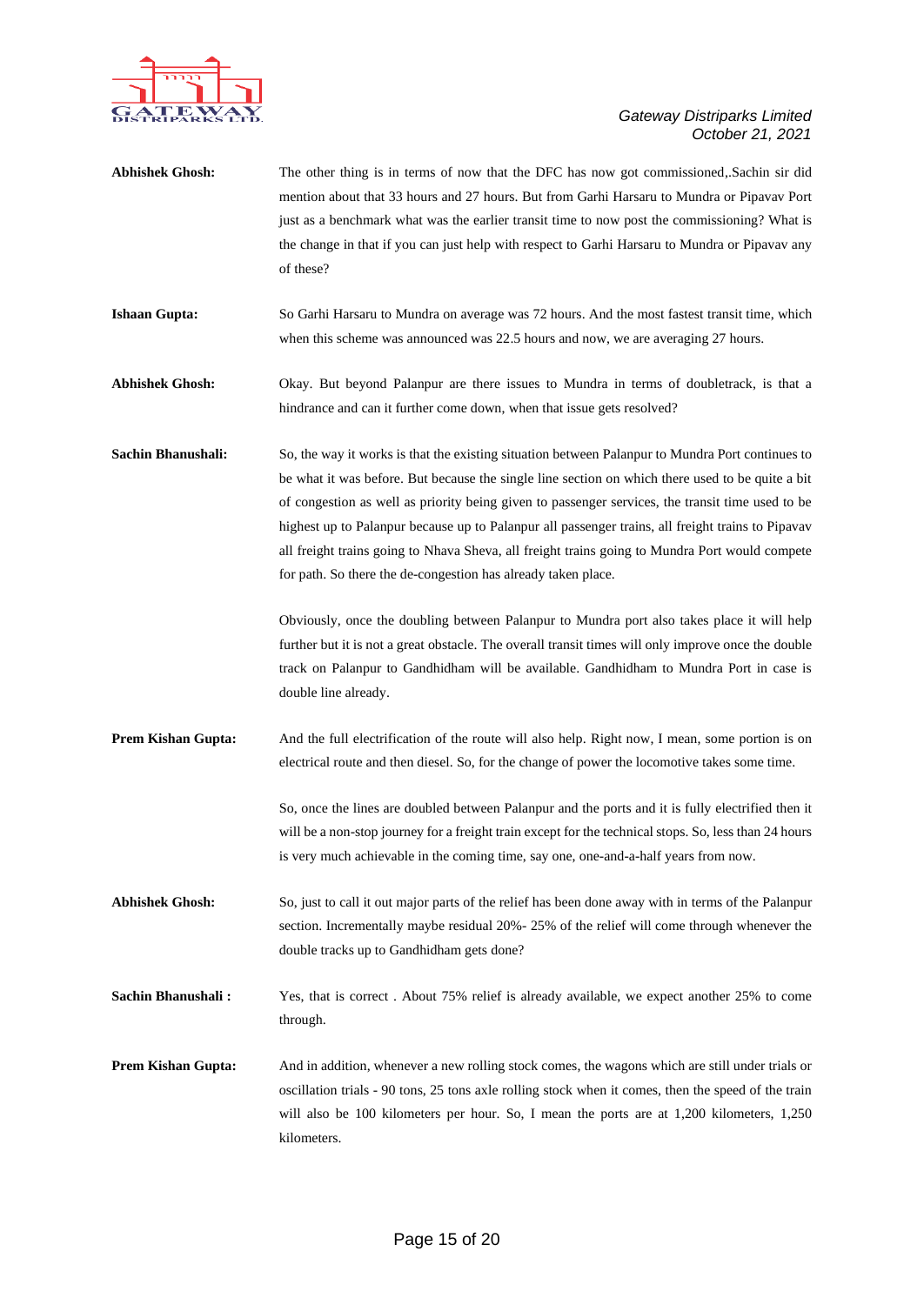

So, I mean going forward, say in 12 or 18 months, we should be talking about less than 20 hours of transit time on one way journey from North to to the western ports and Nhava Sheva however will take some time but even then, we have the advantage of Viramgam. And I think we are the only ones which are running services to Nhava Sheva port through Viramgam.

And again, imports from Nhava Sheva to North via Viramgam where we get the containers from Mundra and Pipavav also. So, we are able to do regular service to all the three ports because of hub and spoke that we have between Garhi Harsaru and Viramgam.

- **Abhishek Ghosh:** Sir, the other thing is if you look at your rail volumes for the quarter and we compare it with the tonnage volumes what the Indian Railways kind of gives out, you see there is a marked improvement. So, is there just a market share gain from the other rail operators or it is also the road to rail shift that you have witnessed in the current quarter?
- **Sachin Bhanushali:** Abhishek, the tonnage numbers which are given by Railways are approximated numbers. So, they just follow a principle of multiplying the number of TEU by tonnage, whereas import and export have a varying tonnage as far as our business is concerned.

But to answer your question, yes, we have been able to claw in more market share, particularly in NCR on account of both reliable service that now we are providing as well as our intensification of dedicated services for most of the shipping lines. We are the leaders as far as the number of dedicated services which are being operated by any private operator currently.

- Abhishek Ghosh: And sir, is this also taking market share from other ICDs or is it road also that you are seeing now? Or is it still to kind of get demonstrated because the DFC now has got completely commissioned only in 8th October?
- **Prem Kishan Gupta:** Both I would say, from the increased volumes that we have in the EXIM business and at the same time market share.

**Abhishek Ghosh:** Okay. And sir, just one last question from my side. We have also hearing price hikes being taken by the industry. Is it also something that you all are initiating in terms of the railway part of the business?

**Sachin Bhanushali :** In answering one of our earlier question, I had mentioned it. So, we have taken a price increase both in our NCR market as well as in Ludhiana market of a similar magnitude.

**Abhishek Ghosh:** Sorry I joined in late. So sorry for that. But is it more to course correct the Import Export imbalance?

**Sachin Bhanushali:** It is both on account of marginal increase in our unit cost of -transportation, as well as on account of increase in other cost, particularly the fixed costs due to inflation. So, the idea is basically to take care of additional costs rather than generate additional revenue out of it.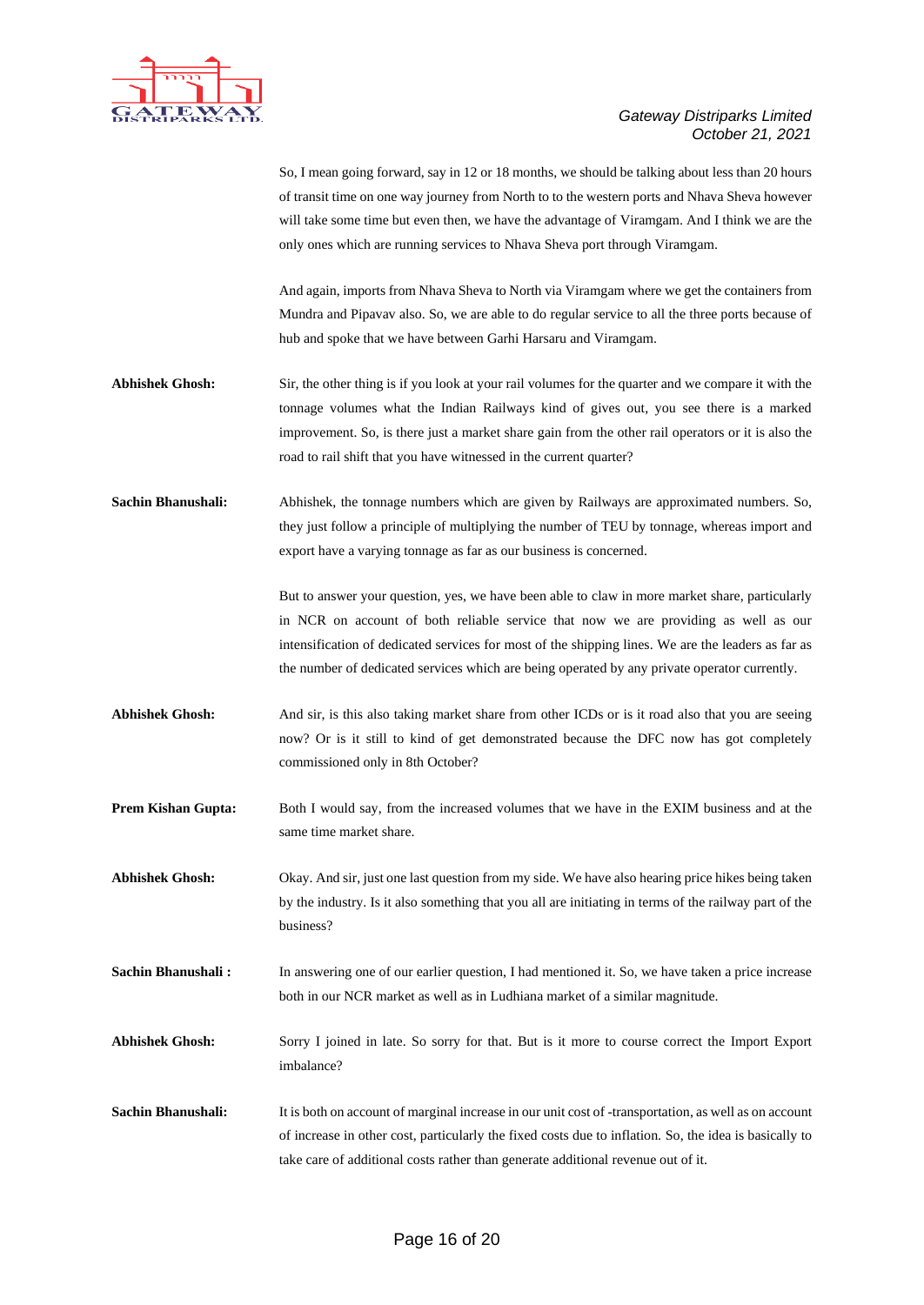

| <b>Abhishek Ghosh:</b> | So, this will help you maintain the unit EBITDA per TEU, and not really increase it? Is that the<br>way to look at?                                                                                                                                                                                                                                                                                                                                                                                                                                                                                                                                                                                                                                                                                                                                                                |
|------------------------|------------------------------------------------------------------------------------------------------------------------------------------------------------------------------------------------------------------------------------------------------------------------------------------------------------------------------------------------------------------------------------------------------------------------------------------------------------------------------------------------------------------------------------------------------------------------------------------------------------------------------------------------------------------------------------------------------------------------------------------------------------------------------------------------------------------------------------------------------------------------------------|
| Sachin Bhanushali:     | That is right, Abhishek.                                                                                                                                                                                                                                                                                                                                                                                                                                                                                                                                                                                                                                                                                                                                                                                                                                                           |
| <b>Moderator:</b>      | Thank you. The next question is from the line of Rohit Ohri from Progressive Shares. Please go<br>ahead.                                                                                                                                                                                                                                                                                                                                                                                                                                                                                                                                                                                                                                                                                                                                                                           |
| <b>Rohit Ohri:</b>     | A couple of questions related to Snowman. You in the remarks in the opening remarks also you<br>said you are setting up some operations in new locations. Can you help us that what are these<br>places? And what kind of pallets additions are you looking at?                                                                                                                                                                                                                                                                                                                                                                                                                                                                                                                                                                                                                    |
| <b>Ishaan Gupta:</b>   | Rohit, it is too early right now for us to say that until you know we make a formal announcement,<br>but I can just share that what we are planning is a twofold thing. One is that in some of our<br>existing locations, the demand is very high. We are already running more than 100% utilization<br>if you include, the minimum guarantees and the excess spaces that we can utilize. So, we want<br>to expand there and in some new locations where our existing customers are driving us because<br>they have demand out there. So, the pharma is also included in that, like we were saying earlier<br>e-commerce, but there are also our regular customers from the food segment. So, we let you<br>know the location shortly but apart from our existing locations, it will be more like tier 2 cities<br>where the demand growth is higher than in the metros right now. |
| <b>Rohit Ohri:</b>     | And in terms of Coimbatore how many pallets will you be adding?                                                                                                                                                                                                                                                                                                                                                                                                                                                                                                                                                                                                                                                                                                                                                                                                                    |
| <b>Sunil Nair:</b>     | 4,200 pallets will be added.                                                                                                                                                                                                                                                                                                                                                                                                                                                                                                                                                                                                                                                                                                                                                                                                                                                       |
| <b>Ishaan Gupta:</b>   | Which will be operational in this current quarter.                                                                                                                                                                                                                                                                                                                                                                                                                                                                                                                                                                                                                                                                                                                                                                                                                                 |
| <b>Rohit Ohri:</b>     | Okay, so there were some talks that we were looking for some QIP proceeds of around Rs. 200-<br>300 crores or so and then we intended to invest around Rs. 425 crores in a period of three to four<br>years. So, can you take us through, is that the right time that you should be talking about the QIP<br>process now?                                                                                                                                                                                                                                                                                                                                                                                                                                                                                                                                                          |
| <b>Ishaan Gupta:</b>   | So that Rs. 425 crores plan which we had still exists where over the next three years or so we<br>want to take us to 200,000 pallets capacity plus whatever additional e-commerce dedicated<br>warehouse which we do - which currently is at 100,000 square feet and we feel that we will be<br>adding maybe two or three locations every year.                                                                                                                                                                                                                                                                                                                                                                                                                                                                                                                                    |
|                        | Out of that Rs. 425 crores, the QIP was part of it and internal accruals and debt was another part.<br>Now it so happened that in the current year our cash flows improved substantially. And at the<br>same time, like this project at Siliguri where we have started, Coimbatore which is under<br>construction and the next ones we are planning - so those will be doing first from our internet<br>accruals and from some project loans which are available at very attractive rates right now and<br>then at a later phase we will be resuming our QIP.                                                                                                                                                                                                                                                                                                                      |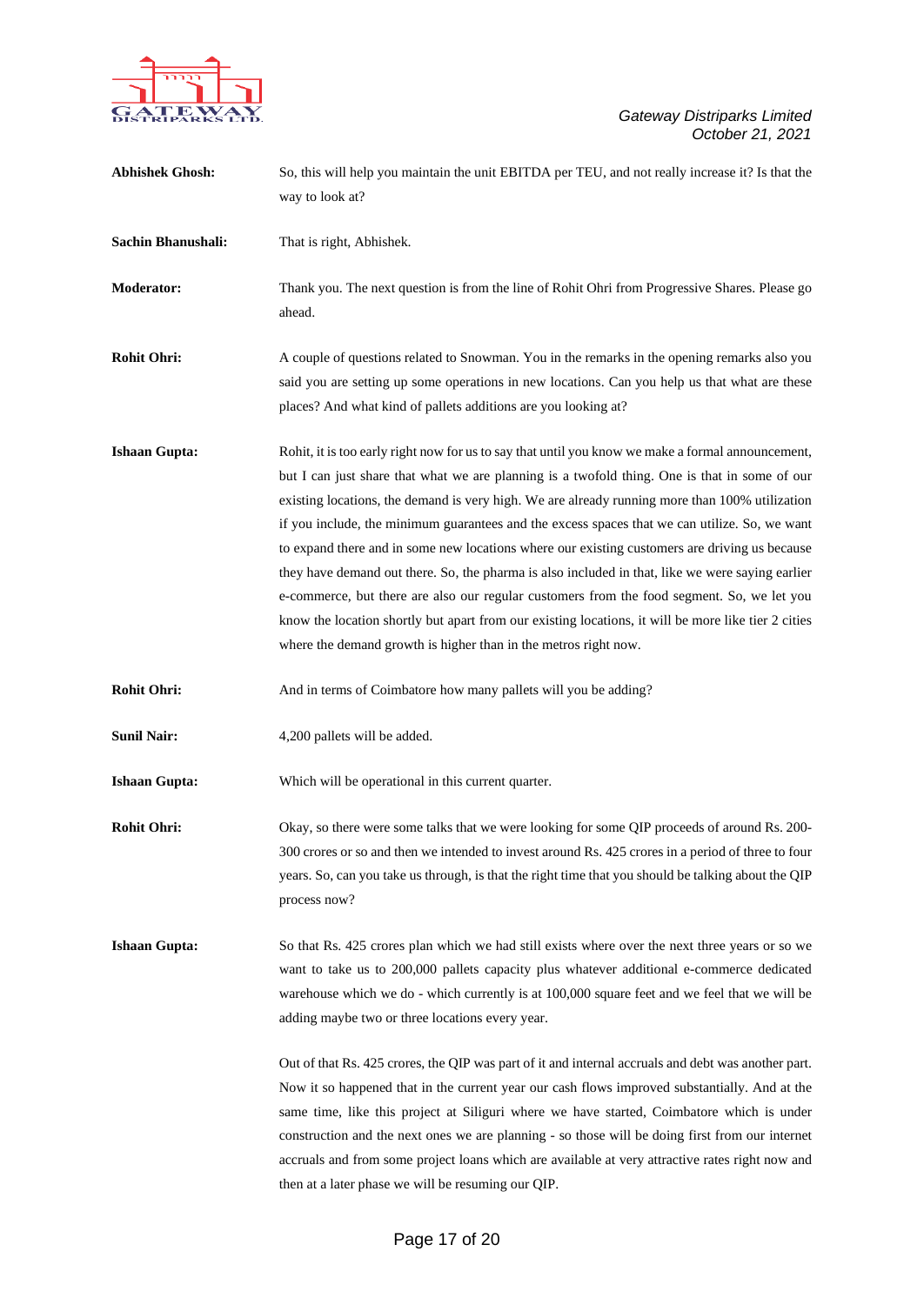

| <b>Rohit Ohri:</b>        | Okay. In terms of the pallet additions in Haryana, I am not mentioning the name and other two                                                                                                                                                                                                                                                                                                                                                                                                                                                                                                                                                                                                                                                                                                                                                                                                                                                                                                                                                                              |
|---------------------------|----------------------------------------------------------------------------------------------------------------------------------------------------------------------------------------------------------------------------------------------------------------------------------------------------------------------------------------------------------------------------------------------------------------------------------------------------------------------------------------------------------------------------------------------------------------------------------------------------------------------------------------------------------------------------------------------------------------------------------------------------------------------------------------------------------------------------------------------------------------------------------------------------------------------------------------------------------------------------------------------------------------------------------------------------------------------------|
|                           | places in Maharashtra, by when do you think that these pallet additions will come?                                                                                                                                                                                                                                                                                                                                                                                                                                                                                                                                                                                                                                                                                                                                                                                                                                                                                                                                                                                         |
| <b>Ishaan Gupta:</b>      | You mean our existing projects which we are doing?                                                                                                                                                                                                                                                                                                                                                                                                                                                                                                                                                                                                                                                                                                                                                                                                                                                                                                                                                                                                                         |
| <b>Rohit Ohri:</b>        | No, the ones which will come up in future?                                                                                                                                                                                                                                                                                                                                                                                                                                                                                                                                                                                                                                                                                                                                                                                                                                                                                                                                                                                                                                 |
| <b>Ishaan Gupta:</b>      | So, the next ones, which we are planning in our next phase again, we will be making that<br>announcement in some time. But typically, it takes, two to three quarters for construction to take<br>place and currently we are in the phase of shortlisting the land.                                                                                                                                                                                                                                                                                                                                                                                                                                                                                                                                                                                                                                                                                                                                                                                                        |
| <b>Rohit Ohri:</b>        | Okay, so by when can we expect Palwal to come onstream?                                                                                                                                                                                                                                                                                                                                                                                                                                                                                                                                                                                                                                                                                                                                                                                                                                                                                                                                                                                                                    |
| <b>Ishaan Gupta:</b>      | We already have a facility in Palwal. We have our existing Ballabhgarh facility, which is next<br>to Palwal. And we also have our Gateway ICD out there. But we do not have any plans for a<br>new cold storage out there.                                                                                                                                                                                                                                                                                                                                                                                                                                                                                                                                                                                                                                                                                                                                                                                                                                                 |
| <b>Rohit Ohri:</b>        | So, currently we are around 120,000 pallets. So, we intend to close this year at what number of<br>pallets?                                                                                                                                                                                                                                                                                                                                                                                                                                                                                                                                                                                                                                                                                                                                                                                                                                                                                                                                                                |
| <b>Prem Kishan Gupta:</b> | Say another 20,000 pellets in the next calendar year, which will be expansion of our existing<br>facilities and there will be some new locations.                                                                                                                                                                                                                                                                                                                                                                                                                                                                                                                                                                                                                                                                                                                                                                                                                                                                                                                          |
|                           | So, for existing facilities we have some land and we have bought some land. So, those projects<br>will come in the next calendar year and then whenever we are able to close on the land parcels<br>that will also be coming up in 2023, but normally it takes three to six months for any location<br>after construction to get the business done. Like Siliguri, we have already started getting<br>business, you know, we started operations there in end of September. So, in this quarter we<br>expect that the volumes will be filled up quite rapidly and similarly the Coimbatore facility will<br>be ready in November or latest in this quarter. So, in first quarter of calendar year we will capture<br>the revenue of that location. So, we will be expanding our capacity at the existing locations as<br>well as we will be going to new locations. So, if we are going to close this financial year at<br>120,000 pallets then next year, we will be closing at something around 15% plus which means<br>another 20,000 pallets in the calendar year 2023. |
| <b>Ishaan Gupta:</b>      | Plus, we will be targeting at least two more facilities of ecommerce dedicated fulfillment centers<br>in this period.                                                                                                                                                                                                                                                                                                                                                                                                                                                                                                                                                                                                                                                                                                                                                                                                                                                                                                                                                      |
| <b>Rohit Ohri:</b>        | In terms of Snow Link, our capacity is around three lakh pallets. So, how many are we handling<br>currently, if you can share that?                                                                                                                                                                                                                                                                                                                                                                                                                                                                                                                                                                                                                                                                                                                                                                                                                                                                                                                                        |
| <b>Management:</b>        | You are talking about warehousing or transport?                                                                                                                                                                                                                                                                                                                                                                                                                                                                                                                                                                                                                                                                                                                                                                                                                                                                                                                                                                                                                            |
| <b>Rohit Ohri:</b>        | The IT enabled system?                                                                                                                                                                                                                                                                                                                                                                                                                                                                                                                                                                                                                                                                                                                                                                                                                                                                                                                                                                                                                                                     |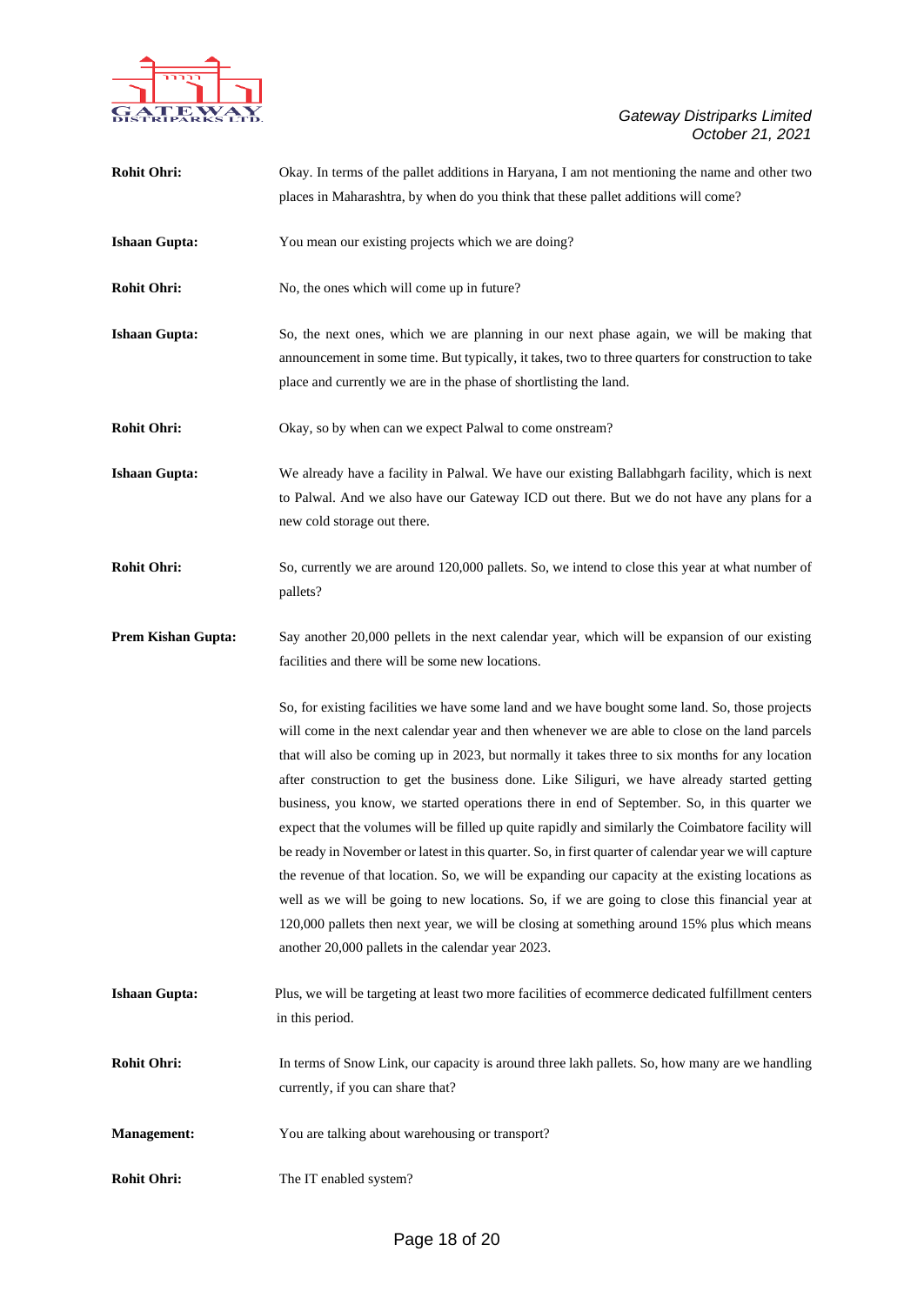

| <b>Ishaan Gupta:</b>      | That is not measured in pallets. So, we aggregate the freight in the market of refrigerated truck<br>owners, and we match it with our customers. But I will let Sunil give you some numbers on what<br>kind of scale it has.                                                                                                                                                                                                                                                                                                                                                 |
|---------------------------|------------------------------------------------------------------------------------------------------------------------------------------------------------------------------------------------------------------------------------------------------------------------------------------------------------------------------------------------------------------------------------------------------------------------------------------------------------------------------------------------------------------------------------------------------------------------------|
| <b>Sunil Nair:</b>        | See Snow Link is a tech platform where we aggregate the transportation capacities from the<br>market. And then we offer it to our customers as a part of end-to-end offering. And here it is<br>purely calculated on the basis of number of truck equivalent revenue that we generate from this<br>platform. And this platform actually procures trucks on dedicated basis which is on monthly<br>basis and as well as on trip basis.                                                                                                                                        |
|                           | So as of now, we are procuring trucks equivalent to around 100 trucks a month equivalent<br>revenue through this platform. I hope that that answers your question.                                                                                                                                                                                                                                                                                                                                                                                                           |
| <b>Rohit Ohri:</b>        | Okay. So, in your commentary you mentioned that the cashflow have started improving. Sir, one<br>very broad-based question. Sir, by when do you think Snowman will be a dividend paying<br>company?                                                                                                                                                                                                                                                                                                                                                                          |
| <b>Prem Kishan Gupta:</b> | It is a question of, either paying dividend to the shareholders or creating shareholder's value.<br>Whatever the cash accruals are there, we are deploying it in, and investing into new facilities.                                                                                                                                                                                                                                                                                                                                                                         |
|                           | So, whenever the board decides that there is a room for paying dividends to the shareholders,<br>we will definitely look at it.                                                                                                                                                                                                                                                                                                                                                                                                                                              |
| <b>Rohit Ohri:</b>        | Like a three years or four years or something, if you want to add some number?                                                                                                                                                                                                                                                                                                                                                                                                                                                                                               |
| <b>Ishaan Gupta:</b>      | It is very hypothetical to say that because you heard our expansion plans. And there are some<br>more which we will be announcing. So, we would rather put that money towards expanding<br>rather than taking more debt. But at an appropriate time when cash flows are healthy enough to<br>do both things, we would like that also because as you can see, even Gateway we are, 40%<br>shareholders of Snowman and until now even Gateway has yet to recover money from our<br>investment. But we would rather wait and grow value in the company and then take that call. |
| <b>Rohit Ohri:</b>        | One final question. Sunil, can you get the revenue breakup of QSR, pharma, bakery, foods,<br>vegetables, sea food, dairy, others and ready to eat if you have at handy?                                                                                                                                                                                                                                                                                                                                                                                                      |
| <b>Ishaan Gupta:</b>      | Rohit, we do not publicly provide this breakup, but Sunil can give you a general sense of which<br>segments are performing, you know, after COVID a lot has changed. So, Sunil, can you please<br>give that.                                                                                                                                                                                                                                                                                                                                                                 |
| <b>Sunil Nair:</b>        | Yes. So, Rohit, if we take the top categories, it is Pharma, QSR, Agrifood, Seafood. These are<br>the major contributors in the overall segments. All these four will contribute 60% to 65% of the<br>revenue and then rest is contributed by confectionery, butter, and dairy products, meat, poultry,<br>ready to cook, fruits and vegetables. So, this is the contribution.                                                                                                                                                                                               |